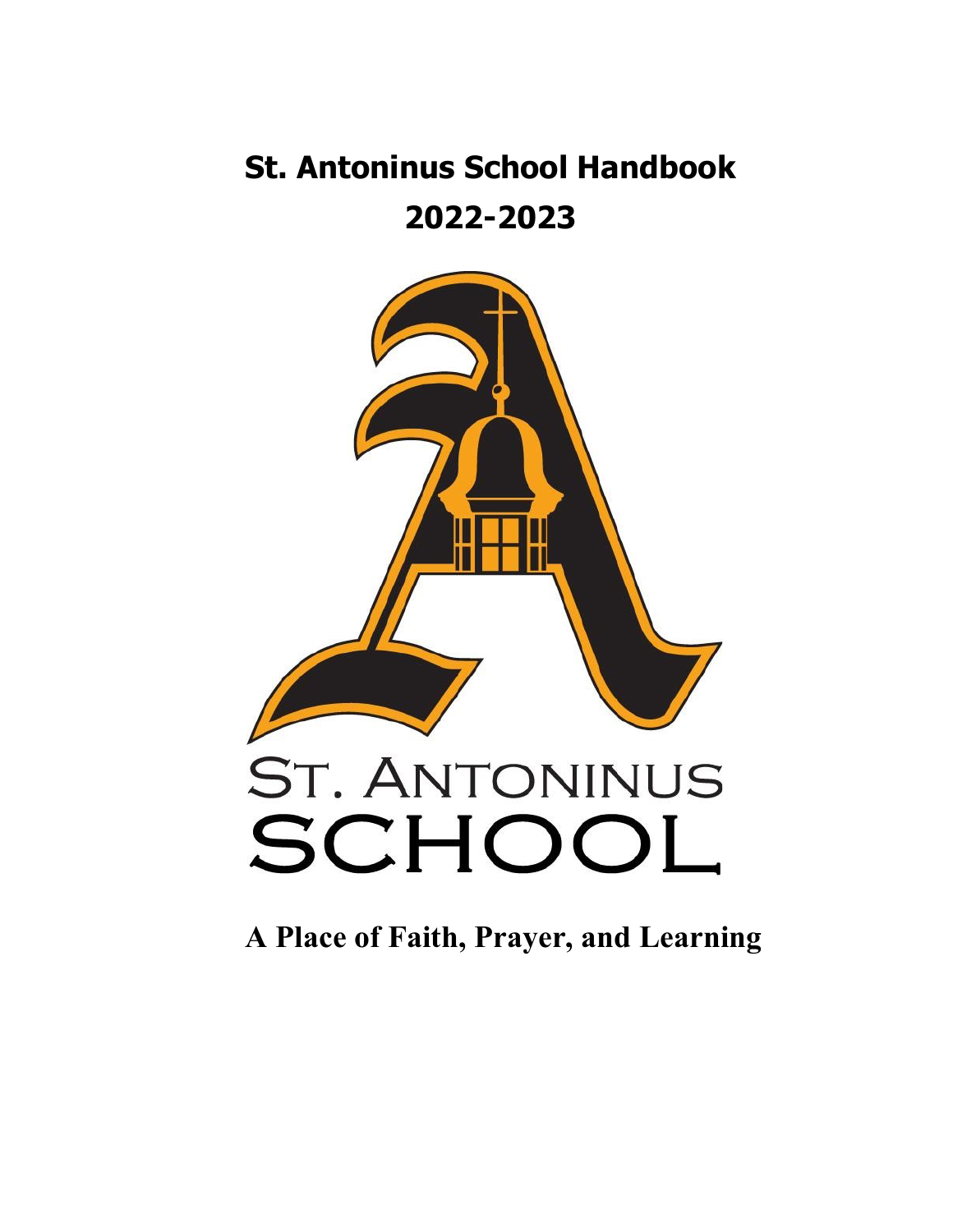# **TABLE OF CONTENTS**

| <b>SCHOOL IDEOLOGY</b>                 | Page 1     |
|----------------------------------------|------------|
|                                        |            |
| <b>Mission Statement</b>               | Page 1     |
| <b>Philosophy Statement</b>            | Page 1     |
| <b>Informational Needs</b>             | Page 1     |
| <b>Formational Needs</b>               | Page 2     |
| <b>Transformational Needs</b>          | Page 2     |
| Principal's Right to Amend             | Page 2     |
|                                        |            |
| <b>ADMISSION &amp; TUITION</b>         | Page 2-3   |
| <b>Registration Requirements</b>       | Page 3     |
| <b>Enrollment Priorities</b>           | Page 3     |
| New Parishioner Registration           | Page 3     |
| Withdrawal of Students Policy          | Page 3     |
| <b>Tuition &amp; Assistance</b>        | Page 3-6   |
|                                        |            |
|                                        |            |
| <b>ATTENDANCE</b>                      | Page 6     |
| <b>Absences and Tardiness</b>          | Page 6-7   |
| <b>Excessive Absence and Tardiness</b> | Page 7     |
|                                        |            |
| <b>ACADEMIC INFORMATION</b>            | Page 7-8   |
| Curriculum & Grade Level Structure     | Page 8     |
| <b>Honors Recognition</b>              | Page $8-9$ |
| <b>Grading and Reporting</b>           | Page 9     |
| Homework                               | Page 9-10  |
| <b>Summer School Retention</b>         | Page 10    |
| <b>Auxiliary Programs &amp; Staff</b>  | Page 10-11 |
| Library                                | Page 11    |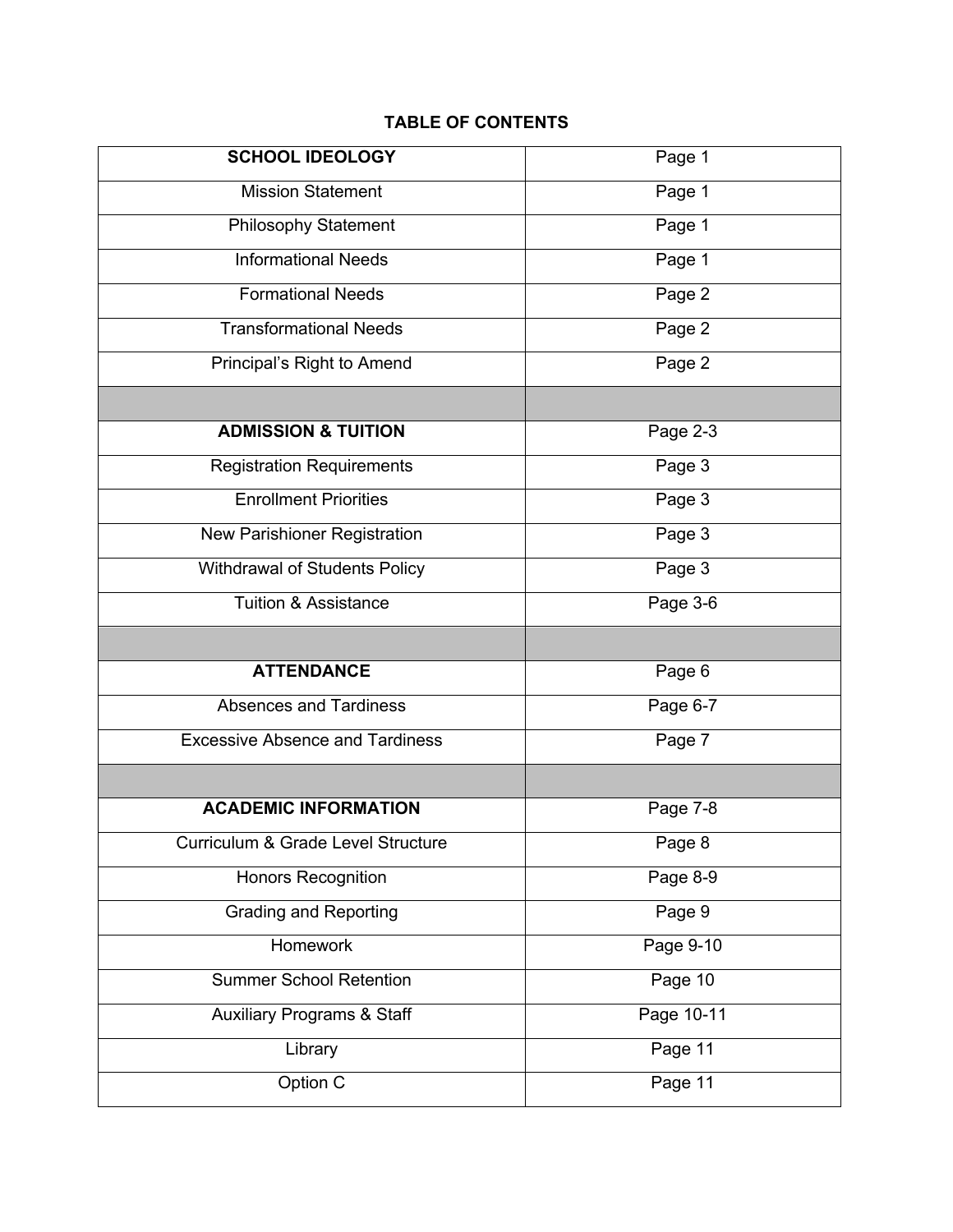| <b>Parent Teacher Conferences</b>                    | Page 11    |
|------------------------------------------------------|------------|
| <b>Standardized Testing Programs</b>                 | Page 11    |
| <b>RESPECT AND BEHAVIOR</b>                          | Page 12    |
| <b>General Rules and Expectations</b>                | Page 13-14 |
| <b>Bullying Policy</b>                               | Page 14-16 |
| Student Code of Conduct and Discipline               | Page 16-17 |
| Demerit System                                       | Page 17-19 |
| Suspensions/Expulsions                               | Page 19-20 |
| Athletics Participation Policy Regarding Suspensions | Page 20    |
| <b>Behavior at Extracurricular Activities</b>        | Page 20    |
| Off Campus Misconduct                                | Page 21    |
| Plagiarism                                           | Page 21    |
| <b>Pregnancy Policy</b>                              | Page 21    |
| Responsible Use of the Internet Policy               | Page 21    |
| Substance Abuse/Weapon Policy                        | Page 21    |
| <b>UNIFORM/ DRESS POLICY</b>                         | Page 21-24 |
| <b>GENERAL INFORMATION</b>                           | Page 24    |
| After School Program                                 | Page 24    |
| <b>Arrival and Dismissal</b>                         | Page 25-27 |
| <b>Athletic Program</b>                              | Page 27    |
| <b>Birthdays/Parties</b>                             | Page 27    |
| <b>Bus Transportation</b>                            | Page 27-28 |
| Communication                                        | Page 28    |
| <b>Emergency Closing of School</b>                   | Page 28-30 |
| <b>Field Trips</b>                                   | Page 30    |
| <b>Gender Identity Policy</b>                        | Page 30    |
| Handouts                                             | Page 31    |
| <b>Health Room</b>                                   | Page 31    |
| Lunch                                                | Page 31    |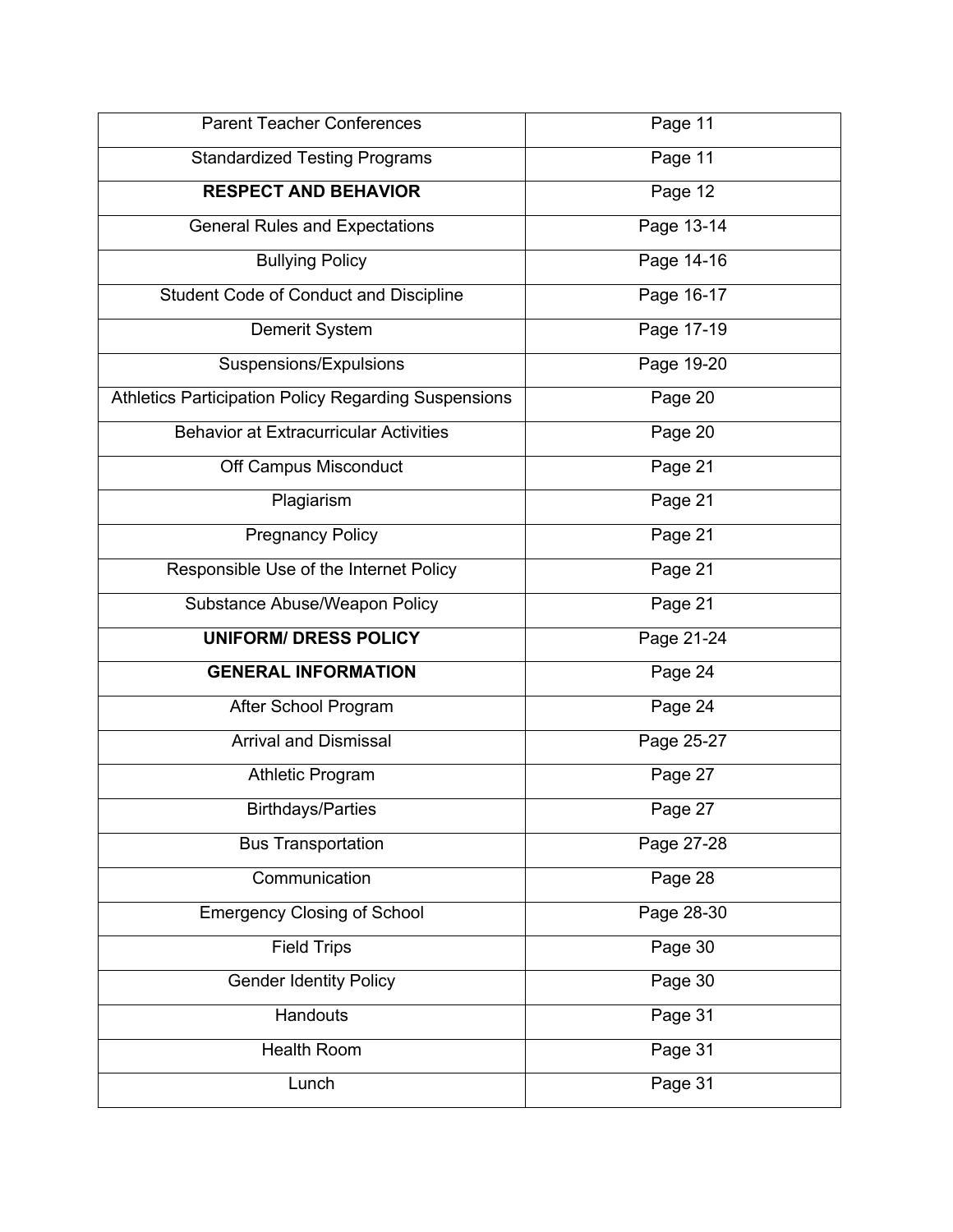| <b>Medical Forms</b>                      | Page 31    |
|-------------------------------------------|------------|
| <b>Medication at School</b>               | Page 32    |
| Medical Marijuana                         | Page 32    |
| <b>Medical Requirements for Admission</b> | Page 32    |
| <b>Non-Custodial Parents</b>              | Page 33    |
| Parent Teacher Organization               | Page 33    |
| <b>School Hours</b>                       | Page 33    |
| Volunteers                                | Page 34    |
| Withdrawals                               | Page 34    |
| Conclusion                                | Page 34    |
| <b>COVID Restrictions</b>                 | Page 34-35 |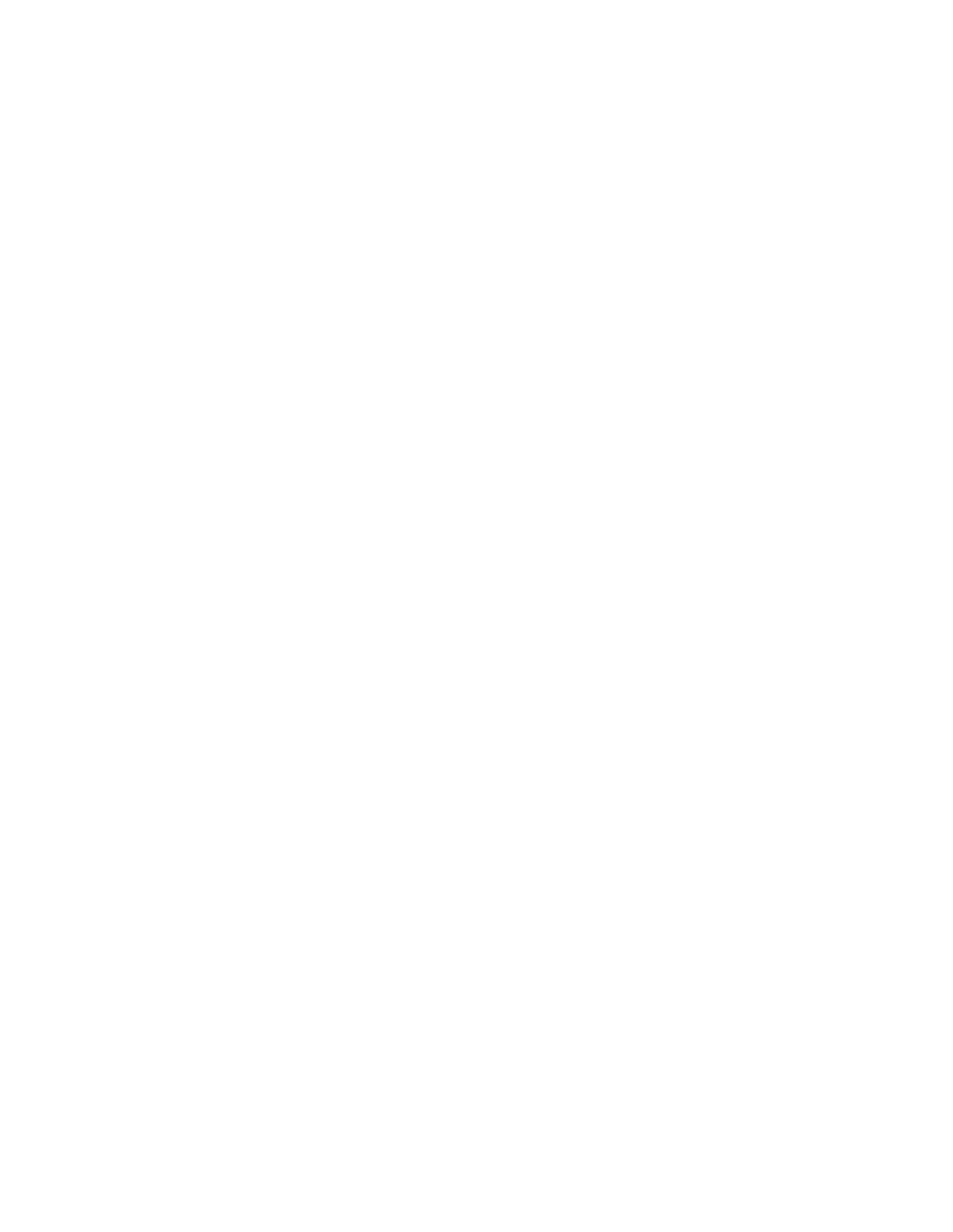# **SAINT ANTONINUS PARISH SCHOOL**

**5425 Julmar Drive Cincinnati, OH 45238 School Office (513) 922-2500 Fax (513) 922-5519 www.saintantoninus.org**

# **SCHOOL IDEOLOGY**

### **Mission Statement**

St. Antoninus School, united in fulfilling the Catholic Church's mission of evangelization, education, and service, acknowledges that Jesus Christ is the reason for our school. Recognizing His presence in every member of our community, we understand the importance to serve all God's people. Inspired by our vocation, we dedicate ourselves to work with our school parents to nurture our students' God-given talents academically, socially, and physically. Our intent is to empower the students with the confidence to succeed in life. **Belief Statements** 

- We believe the purpose of Catholic education, in partnership with parents, is to form children in their faith.
- We believe compassion and acceptance to be the root of what it means to be a follower of Jesus Christ and emulating His love for all.
- We believe the goal of this Christ centered environment is to attain a sense of love and dedication which extends beyond our school community.
- We believe providing a Faith Formation gives students, staff and parish families, the opportunity to foster a deeper relationship with Christ.
- We believe in a student centered learning environment consisting of academic rigor and varied strategies that inspire all students to be successful.
- We believe in empowering the students with the confidence to succeed in life.
- We believe students, parents and staff contribute to the responsibility of enhancing and fulfilling the school's mission.

# **PHILOSOPHY STATEMENT**

St. Antoninus Parish School is one of the chief missions and ministries of St. Antoninus Parish. Our school is a place of faith, prayer and learning. We believe that every child bears a divine dignity by Baptism and an eternal destiny of glory.

# **INFORMATIONAL NEEDS**

Our Parish School seeks to provide our children with the knowledge and skills they need to live a truly human life.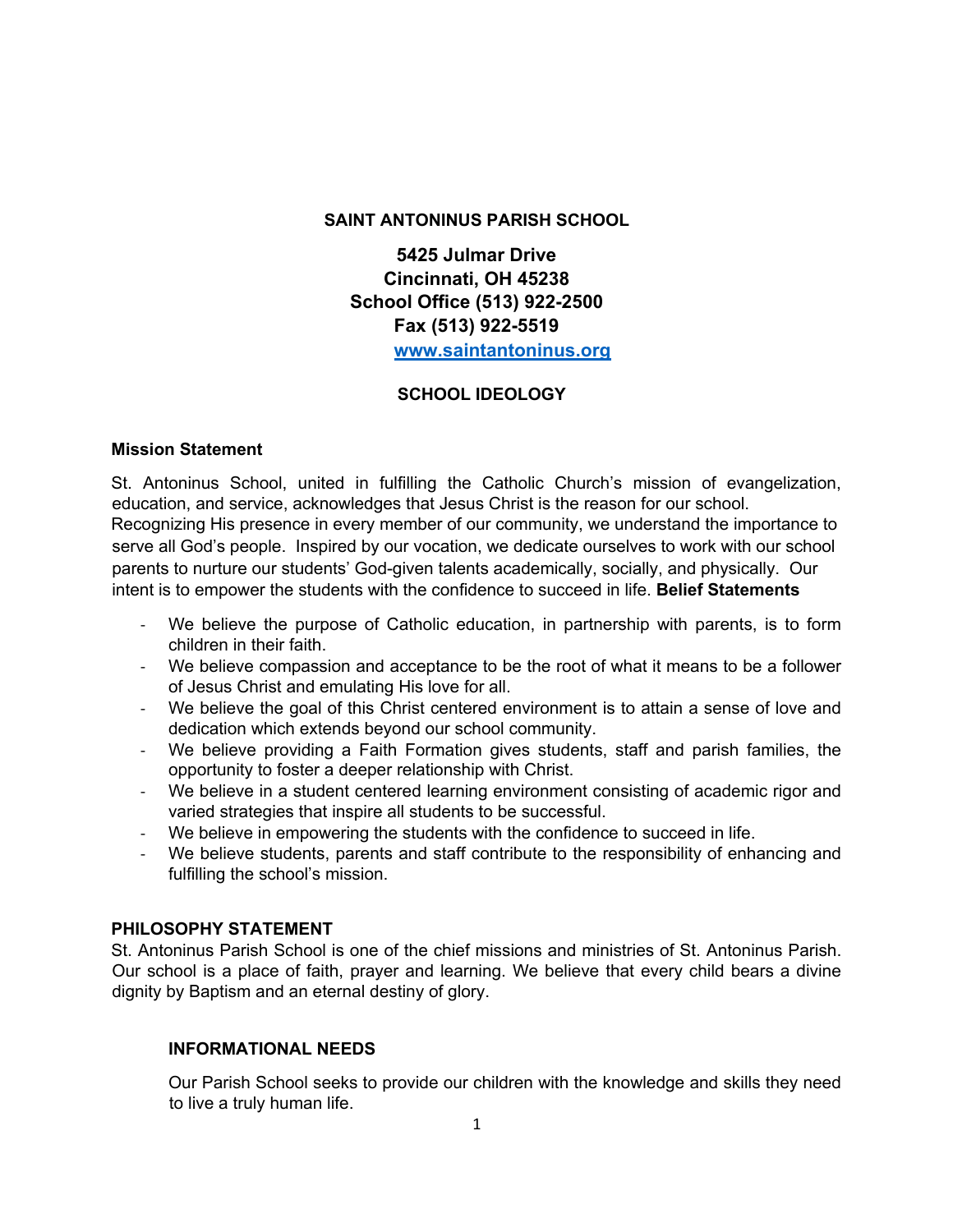#### **FORMATIONAL NEEDS**

Our Parish School seeks to provide our children opportunities to live a truly Catholic life: to worship our Triune God; to grow in Christian community; and to serve the needs of others.

### **TRANSFORMATIONAL NEEDS**

Our Parish School seeks to encourage our children to open their hearts to our Triune God in whose image they are made. Through the Sacraments and the Word of God, our children are called to "live a life worthy of the calling they have received."

# **SUMMARY**

St. Antoninus Parish School is a place of faith, prayer, and learning. We strive to assist our children to value their baptismal dignity and to realize their eternal destiny of glory.

### **PRINCIPAL'S RIGHT TO AMEND**

The Principal, or his/her appointee, retains the right to amend this parent/student handbook. Parents and students will be given prompt notification if changes are made.

# **ADMISSION AND TUITION**

### **REGISTRATION REQUIREMENTS FOR ALL STUDENTS**

New student registration begins the first Sunday following open house. New student registration requires the completion of state and locally required forms, transfer of previous records, and payment of the registration fee. The registration fee is non-refundable and is in addition to tuition. Final acceptance for new students in grades 4-8 is complete following an interview with the principal.

Returning student registration will occur beginning in **December** during each school year, **provided that all previous tuition and fees are paid in full by March 25**. Students already enrolled in FACTS, our tuition management company, will automatically be re-enrolled for the new school year once the registration fee is paid. The registration fee is non-refundable and cannot be credited against tuition. If registration is not completed by the designated dates each year, a \$50 late registration fee will be assessed per student.

#### **ENROLLMENT PRIORITIES**

#### **Registered Parish Students**

St. Antoninus Parish School is committed to offering its educational services to students whose families are registered members of St. Antoninus Parish Church. Families who move out of the parish boundaries may continue to enroll their students in St. Antoninus Parish School while paying the "in-parish tuition".

#### **Out-of-Parish Students**

Students whose families are not registered parishioners at St. Antoninus Parish School may enroll at the out-of-parish tuition rate on a space available basis. Out-of-parish enrollment priorities are: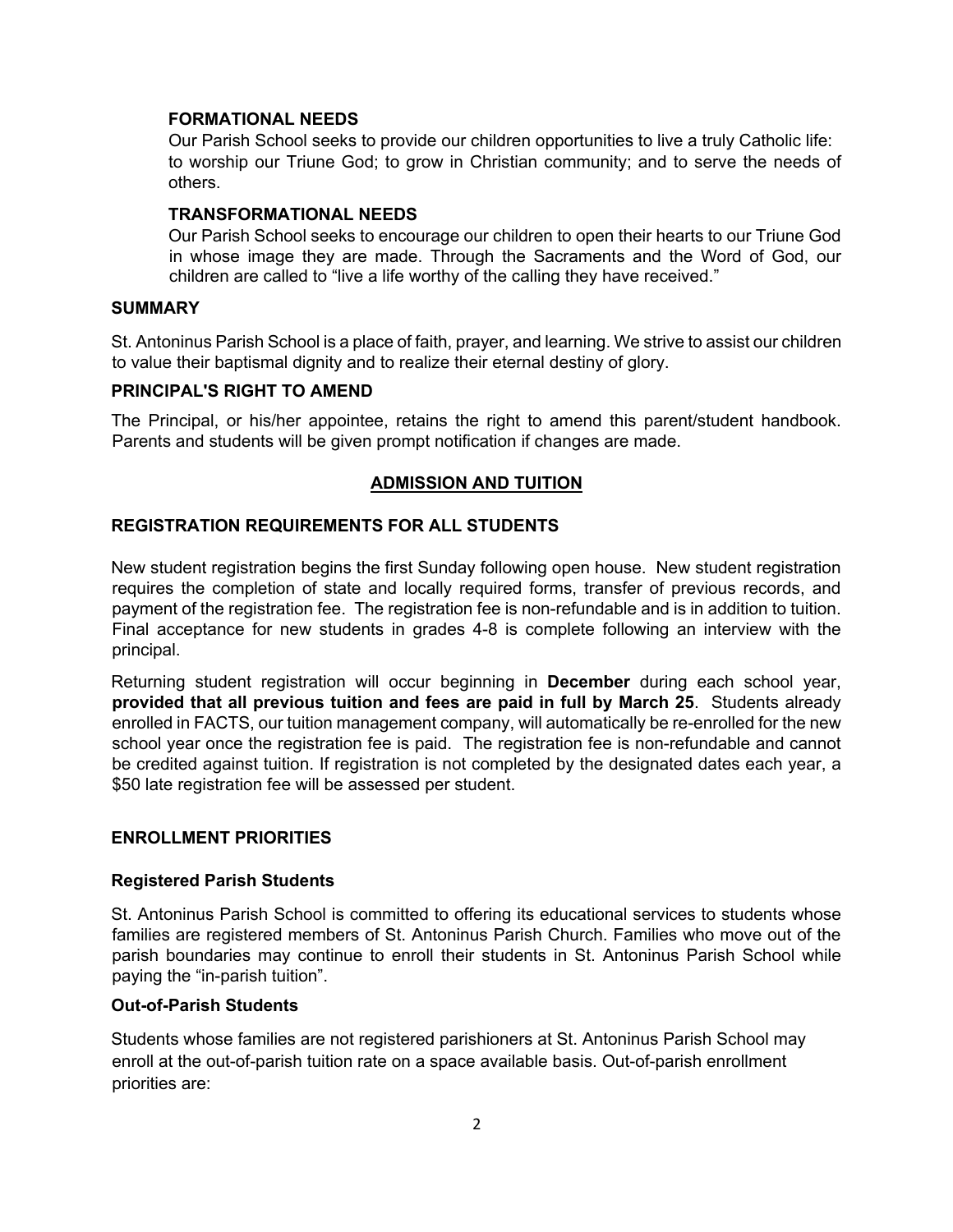- 1. Catholic students who have siblings already enrolled
- 2. Other Catholic students
- 3. Non-Catholic students.

# **When Space Is Limited**

For those students enrolling on a "space available" basis, enrollment priority will be given to those students already enrolled for the longest period of time. If necessary, spaces will be allocated by lot.

# **Enrollment During the School Year**

Parents whose children are registered after the school year begins must meet with the principal prior to acceptance. Student records must be transferred to St. Antoninus Parish School prior to the student's first day. Enrollment is not final until principal authorizes. New students will be enrolled on a probationary status.

# **NEW-PARISHIONER REGISTRATION**

New parishioners must register with the parish prior to or in conjunction with school registration in order to be eligible to receive the parishioner tuition rate.

# **WITHDRAWAL OF STUDENTS POLICY**

The cost of a child's education is a full school year expense. Books, teaching supplies, and materials are purchased, teachers and support staff are hired, and classrooms are prepared with the anticipation of each student's full-year enrollment. As a result, St. Antoninus School has established the specific policies and guidelines regarding students who withdraw from school.

- Written notification must be submitted to the School Office at least two weeks before the effective date of the withdrawal. A Request for Records Release must be signed by the parent/legal guardian.
- Tuition must be current and up to date before student records can be release or sent to any other institution.
- Tuition must be paid according to the following structure:
	- Student withdraws before the first day of school Payment due: June and July
	- Student withdraws from first day of school through December  $15<sup>th</sup>$  Payment due: June 1<sup>st</sup> through the end of the month of withdrawal.
	- Student withdraws after December  $15<sup>th</sup>$  No refund will be given

# **TUITION AND ASSISTANCE**

All families at St. Antoninus School pay tuition. Rates are determined annually based on the financial needs of the school and are approved by the Pastoral Council and/or Finance Council. St. Antoninus Parish subsidizes school families receiving the in-parish tuition rate which is made possible by all contributions and donations made to St. Antoninus Parish Church and School.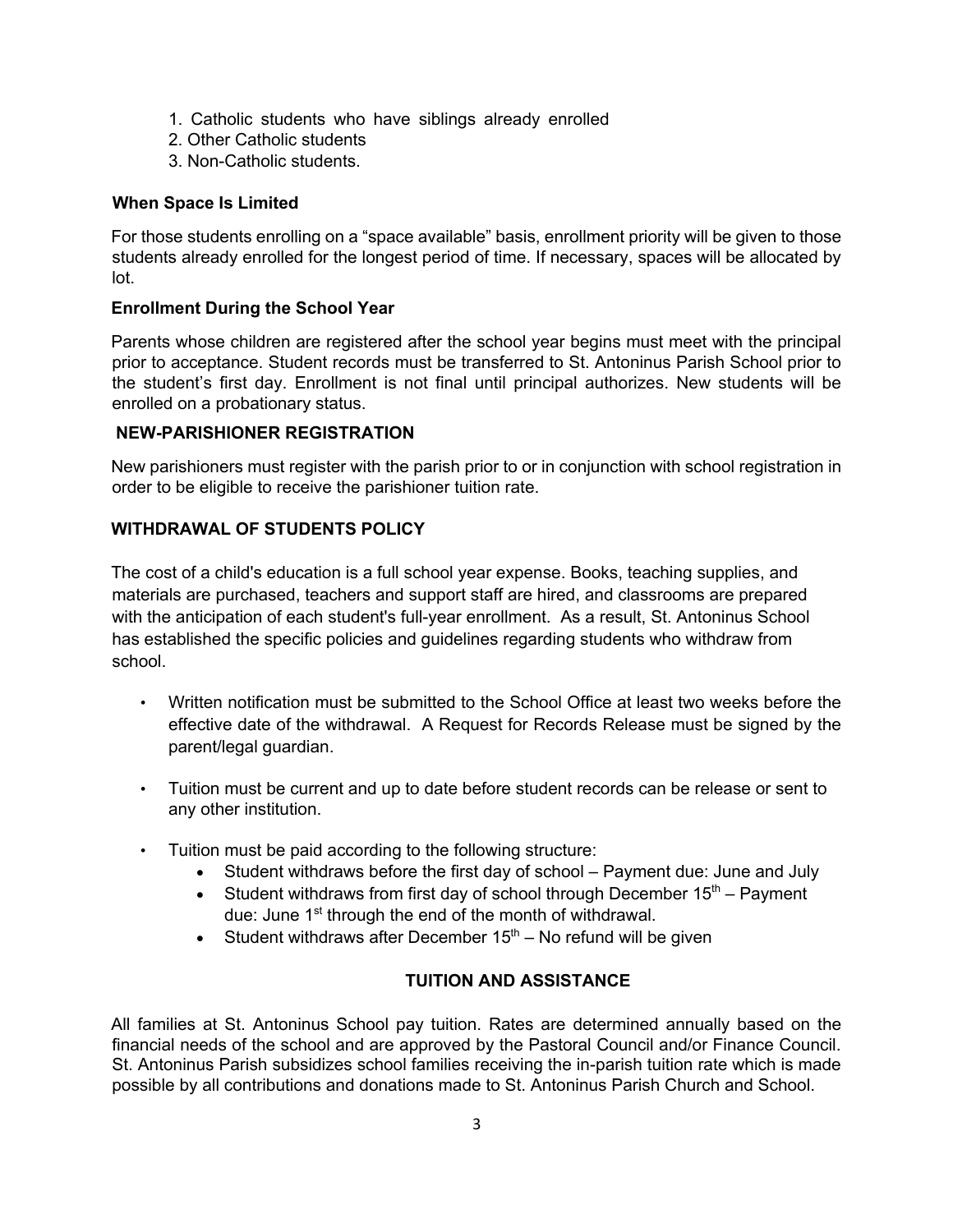# **TUITION RATES**

Tuition rates are structured on an in-parish and out of parish rate schedule. These rates are determined and approved by the parish business office, in conjunction with such organizations as the parish council and finance council each year. Current tuition rates and payment schedules are easily accessible on our website at http://saintantoninus.org/tuition-financial-aid.

# **IN PARISH TUITION**

The in-parish tuition rate is established for those whom the Parish administration determines to be registered, contributing members of the Parish.

### **OUT OF PARISH TUITION**

Those who are not registered, supporting members of the parish must pay out-of-parish tuition. The Pastor and the Finance Committee determine this rate in consultation with the Education Commission. While out of parish tuition rates are higher than in parish rates, they are still less than the cost to educate a child.

# *Tuition must be paid in full by March 25th of the current school year in order to register for the following school year. Families who choose not to re-enroll must pay tuition in full before records to new school can be released.*

### **TUITION PAYMENT OPTIONS**

- Payment in full due June  $1<sup>st</sup>$  paid via auto draft from a checking, savings, or credit card payment and will receive a \$100 tuition discount.
- Payments can also be made directly to FACTS, our tuition management company. If payment is not received by June  $1<sup>st</sup>$ , the \$100 discount will be forfeited. The payment plan fee of \$20 is paid by Saint Antoninus Parish.
- Semi-annual payments are due June  $1<sup>st</sup>$  and December  $1<sup>st</sup>$  paid via auto draft from a checking, savings, or credit card payment and will receive a \$50 tuition discount.
- If payments are not received on the due date, the \$50 discount will be forfeited. School families are responsible for paying the payment plan fee of \$20, payable to FACTS.
- Ten monthly payments are due on the  $10<sup>th</sup>$  or 25<sup>th</sup> of each month beginning in June and ending in March, paid via auto draft from a checking, savings, or credit card. School families are responsible for paying the payment plan fee of \$46, payable to FACTS.

# **FAMILIES OF EIGHTH GRADERS**

Any school family of a graduating eighth grade student needs to be current with their tuition payments by March 31<sup>st</sup> of each school year or risk having their student withdrawn from St. Antoninus School before the start of the third trimester. Written notice will be provided to any family not in compliance with this policy.

# **TUITION PAYMENT SUMMARY**

All accounts must be paid on time per the payment plan selected unless other arrangements have been made with the School Office Manager. If you find yourself in a situation where you cannot meet the payment plan schedule, you must contact the Parish Business Manager as soon as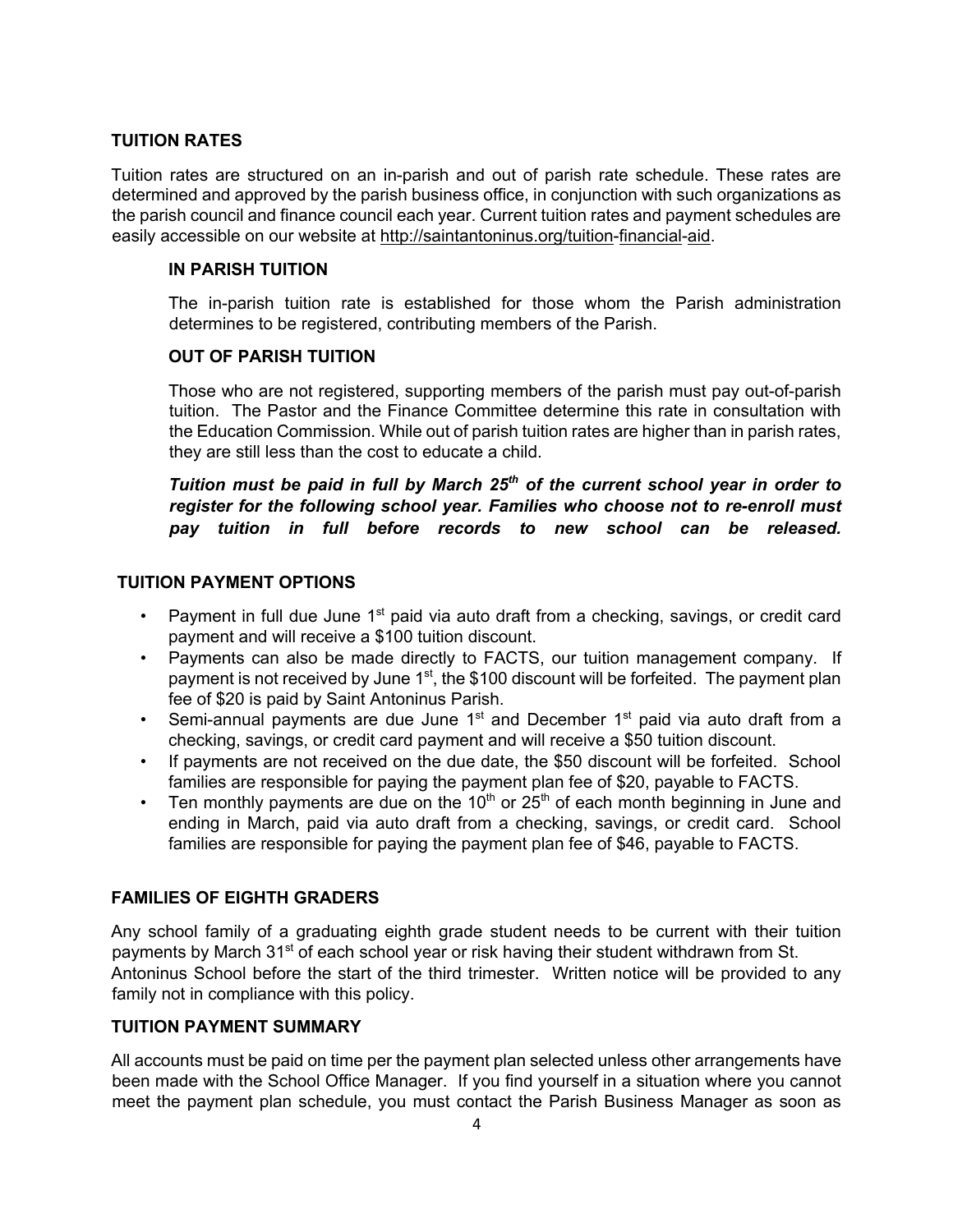possible to discuss other options to avoid incurring late payment fees. The Business Manager can be reached at (513) 922-5400, ext.3 or you can send an email to rinear@saintantoninus.org .Tuition payments will only be accepted via auto draft from a checking, savings, or credit card account set up through FACTS. Cash payments cannot be accepted.

Registration for returning students that do not meet the established registration deadline will be assessed a \$25 late registration fee per student.

Tuition policies are reviewed annually around the beginning of the third trimester of school by the Parish Finance Council and Education Commission. Any changes to these policies will be communicated promptly.

# **TUITION ASSISTANCE PROGRAM OVERVIEW**

Choosing to send children to Saint Antoninus Parish School involves a prioritization of a family's financial responsibilities. The parish school makes every effort not to deny a Catholic education simply because of financial hardship. **The Arlene Vallejos Tuition Assistance Program (TAP)** funds are available for Grades 1-8 when families struggle to meet their financial obligations. Please note that such funds are not intended to cover the full cost of a family's tuition.

# **TUITION ASSISTANCE PROGRAM DETAILS Process**

# **Guidelines**

- 1. Saint Antoninus Parish offers a tuition assistance program (TAP) to families with students in grades 1-8. To apply for assistance, families must complete the FACTS application online. It can be found on our school website, www.saintantoninus.org. Our school administrators (Business Manager, Principal, and Pastor) will be responsible for awarding this aid through FACTS. Awards are prioritized by need and parish involvement. Funding for the tuition assistance program comes from generous donations from parishioners and organizations such as the PTO which are matched by the Elementary Scholarship Assistance Program (ESAP) up to \$10,000. This determines how much money can be awarded for TAP.
- 2. ESAP and The George Hubert Family Foundation Scholarship Program also provide two \$500 scholarships to  $7<sup>th</sup>$  grade students for their  $8<sup>th</sup>$  grade tuition. The scholarship is based on the student's application and NOT on financial need. Applications will be available in January and are due March 1. Please see www.esap.org for copies of the application.
- 3. Families are also encouraged to apply for tuition assistance through the Archdiocese of Cincinnati's Catholic Education Foundation each year. Information regarding this program is shared annually via the school newsletter. Parents can apply through www.catholicbestchoice.org.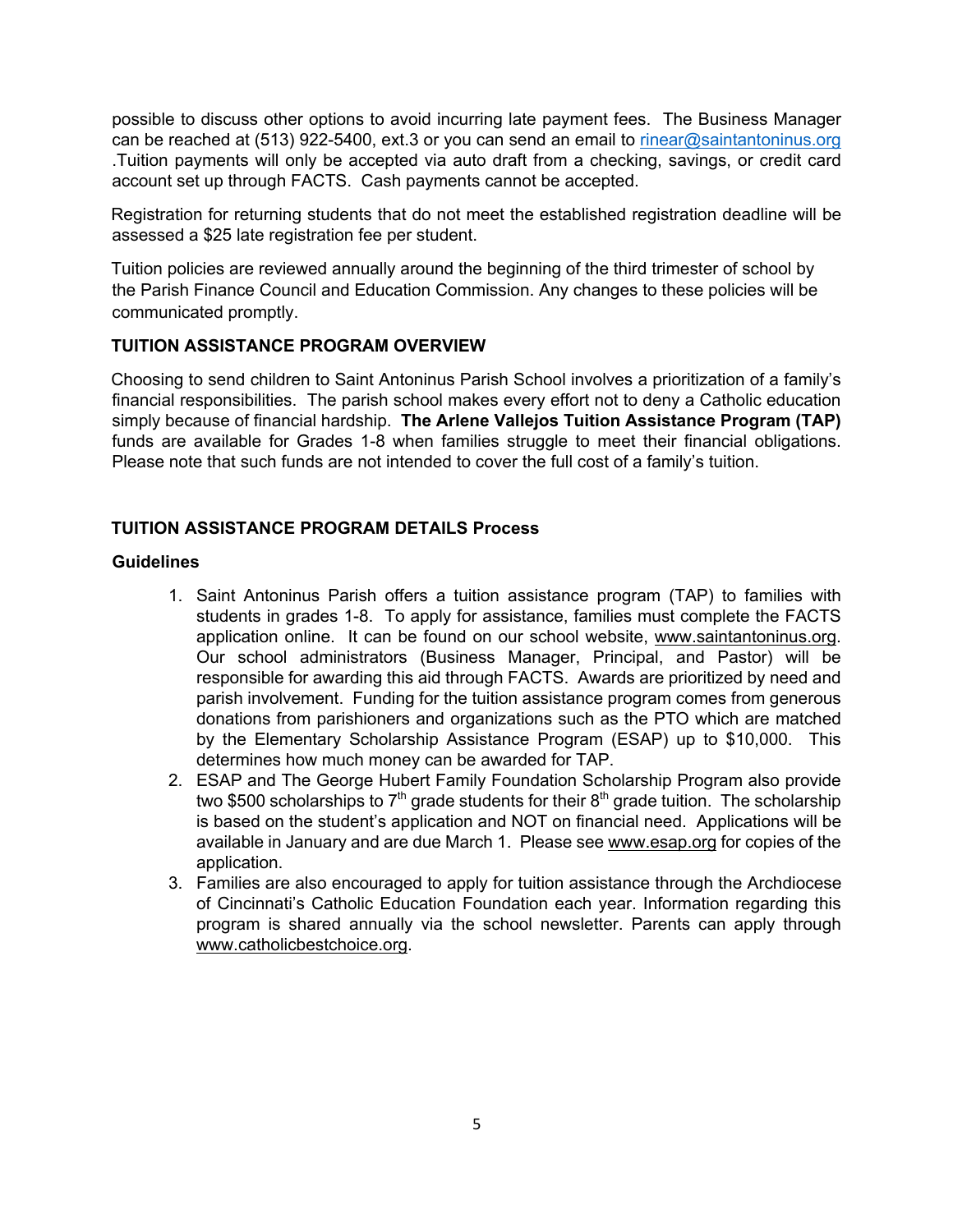#### **Disbursement of Tuition Assistance Funds**

Tuition Assistance (TAP) funds for the upcoming year will be disbursed no later than June 15<sup>th</sup>. Do not wait on notice of an aid award to make your first tuition payment which is due according to the plan you have chosen in our tuition management program administered by FACTS. This will avoid any late fee, and when aid is awarded, it will be applied to the balance of your tuition account. This assistance is not offered to pay any delinquent tuition (prior year or current year).

### **ATTENDANCE**

### **ABSENCES AND TARDINESS**

Regular attendance is a most important factor in the establishment of a good scholastic record. Work missed through absences is difficult to make up, because there is no substitute for the active participation in daily classroom discussions and work. Students are expected to be in attendance for all days which are scheduled for instruction. There are certainly very good reasons for children to have to miss school such as personal illness, a family death, or a family emergency. We certainly do not want children to come to school if they are ill. For record keeping purposes at St. Antoninus School, there is no discrepancy between excused and unexcused absence. There is also no formal recognition for perfect attendance.

#### **Notification to Office**

A student's absence must be reported to the school office by 8:15 a.m. A message left on voice mail must include the caller's name, the student's name, grade number, and homeroom teacher, the date of absence, and reason for absence. Upon return to school, the parent must send a written note to the homeroom teacher stating the reason for the absence.

# **APPOINTMENTS, SCHEDULED EVENTS, VACATIONS**

Whenever possible, medical and dental appointments should be scheduled outside of school hours.

Family vacations, during the school year, are discouraged for educational reasons. Assignments may not be given in advance. The responsibility lies with the student to get missed assignments. Any work given out prior to an arranged vacation is due upon return. Any work not given in advance after an arranged absence is given one day, per day absent, to complete missed work.

While prearranged absences are generally discouraged, St. Antoninus School recognizes that certain occupations and events scheduled out of parents' control prohibit all vacations from occurring during the normal school vacation times. (Weddings, ordinations, whole family reunions, etc.) Plans must be made out well in advance with individual teachers.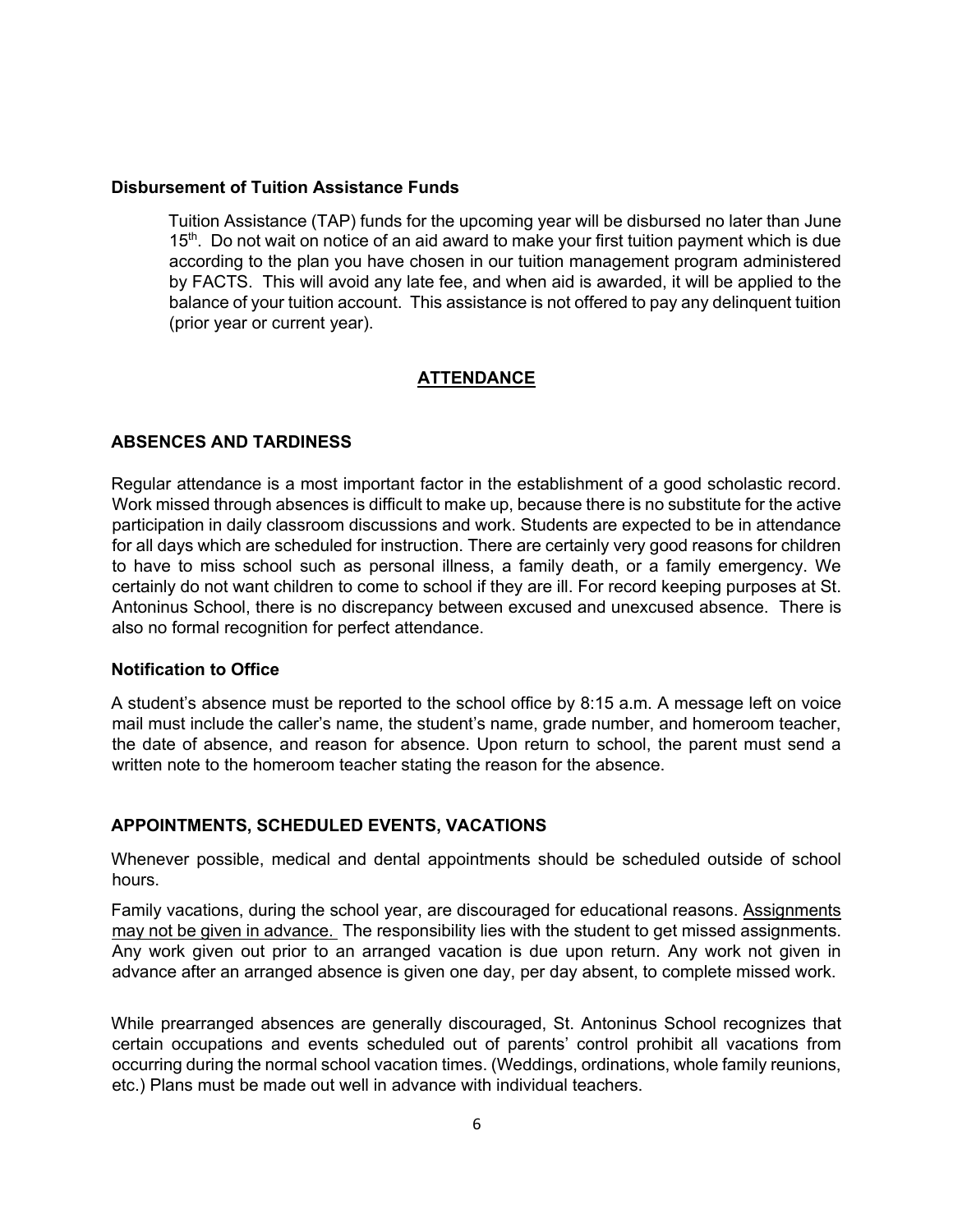For all absences, students are responsible to make up the work they have missed. They will have one day for every day absent to complete assignments. Arrangements to pick up the child's work after 2:00 p.m. should be made before noon.

# **INCOMPLETE/ABSENT DAYS**

#### **Late Arrival**

When a student arrives after 7:50 a.m., leaves before 2:15 p.m., or is out of school for any reason between 7:50 a.m. and 2:15 p.m. (excluding lunch time), his or her attendance will be considered "incomplete" for that day and will be designated as a tardy on their attendance record.

When a student arrives late, he/she should first report to the school office with a written note from his/her parent explaining the reason for being late. The student will be given a tardy slip to give to the homeroom teacher. If students come to school, but leave before 9:15 a.m., they will be marked absent for the day.

#### **Student Safety**

For the safety and security of everyone involved, students must always sign in and sign out in the school office when entering or leaving the building between 7:50 a.m. and 2:30 p.m. Parents should escort their children into the building when they are tardy.

#### **Recording of Incomplete Days**

Like absences, incomplete days will be noted on the student's permanent record. Except for illnesses or conditions being treated and documented by the physician for the school, no student is to be absent more than 10 consecutive days during a trimester or more than 15 total consecutive days between trimesters.

#### **EXCESSIVE ABSENCE AND TARDINESS**

Students who are absent more than 10 days in a trimester, or who have a pattern of absences throughout the year, may be asked to produce a doctor's excuse. As a reminder, parents will receive an emailed notification once a student reaches a combination of 10 absences and/or tardies in a trimester. Excessive, unexcused absences or tardiness may result in a failure to pass the current grade. **Unexcused absence and truancy from school will warrant proper corrective action in accordance with Ohio law.**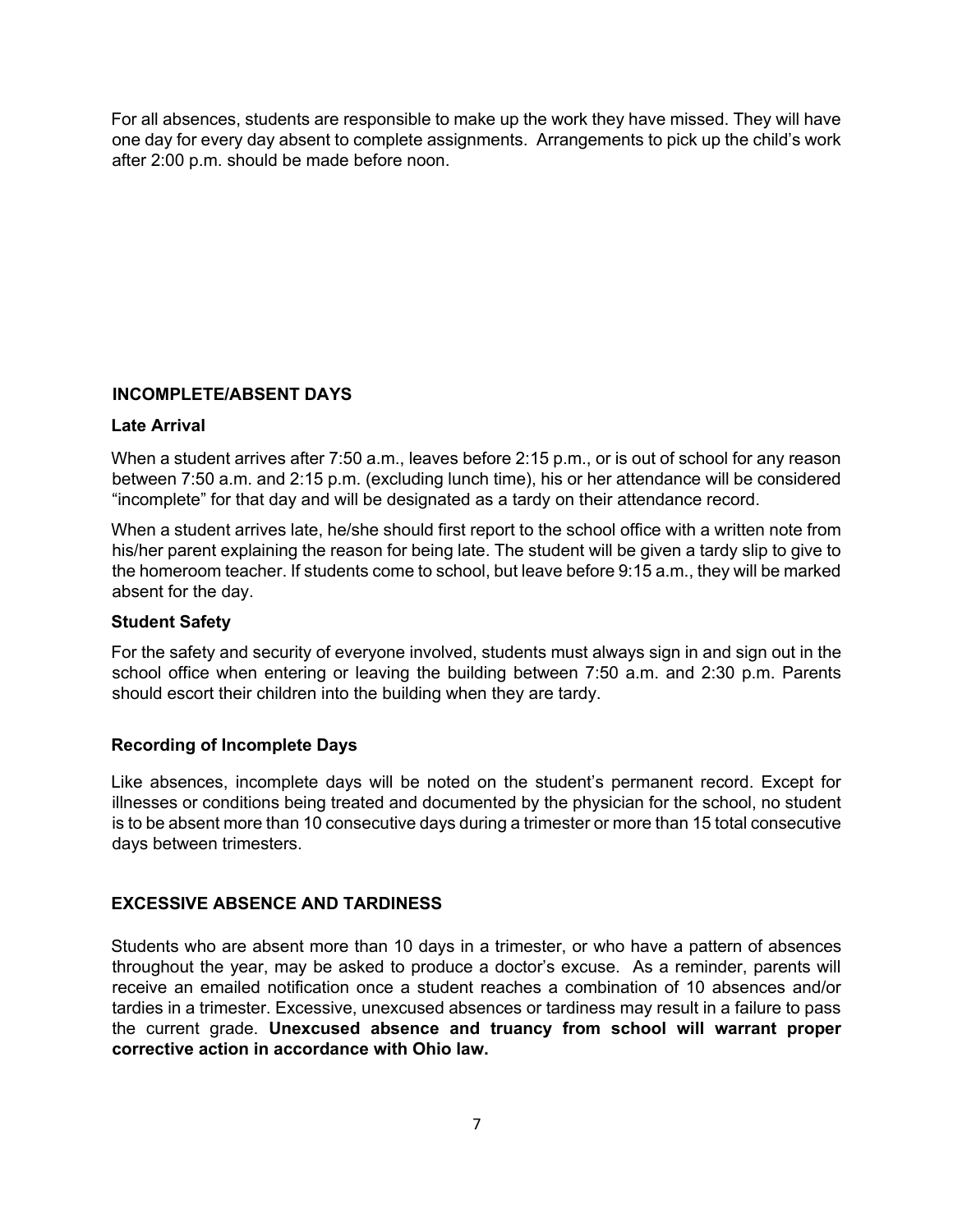Students who are habitually tardy (approximately 2-3 times per week) not only disrupt the class but hinder their own academic achievement. **Habitually tardy students will use their recess time to make up for time missed due to their tardiness.** 

### **ACADEMIC INFORMATION**

Students at St. Antoninus School are exposed to a challenging, well-rounded curriculum. In addition to core subjects, we also offer spiritual development through religion classes and sacramental preparation, foreign language classes, fine arts, enrichment and intervention opportunities. Additional support services are available for students as needed.

### **CURRICULUM**

St. Antoninus Parish School offers an educational program that prepares students to realize the fullness of their being. From kindergarten through grade eight, students are challenged to apply themselves through age-appropriate learning experiences and activities.

Our instructional agenda is consistent with the **Archdiocesan Graded Course of Study** that is reviewed and revised by hundreds of teachers and administrators throughout the Archdiocese on a consistent basis.

Our curriculum includes Religion, English Language Arts, Mathematics, Social Studies, Science, Health, Technology, Music, Art, & Physical Education,

### **GRADE LEVEL STRUCTURE**

#### **Grade Four through Grade Eight**

Grades four through eight are primarily departmentalized. To various degrees at different grade levels, the students are grouped by ability and achievement and with the student's best interest in mind. In every situation, and with every individual student, the goal is to determine the given starting point, and to move students toward additional knowledge, better understanding, and additional or improved skills.

In our student centered environment, teachers work to differentiate instruction on a day to day basis. Therefore, in any given classroom, there is more than one ability group represented. This system enables the more critical Language Arts objectives of the younger student to be met in the most effective manner while avoiding the imposition of "labels."

#### **Grade One through Grade Three**

Grades one, two, and three remain in their homeroom groupings throughout the day. Grades one and two are self-contained for Language Arts and Math, but may change teachers for other subjects. In grade three, students change classes for all subjects.

#### **Kindergarten**

Kindergarten is self-contained (remaining in one room with one teacher). We have both half day and full day kindergarten options. Students attending full day kindergarten will have a different teacher in the afternoon classes. Kindergarten classes have an instructional aide to support the classroom teacher.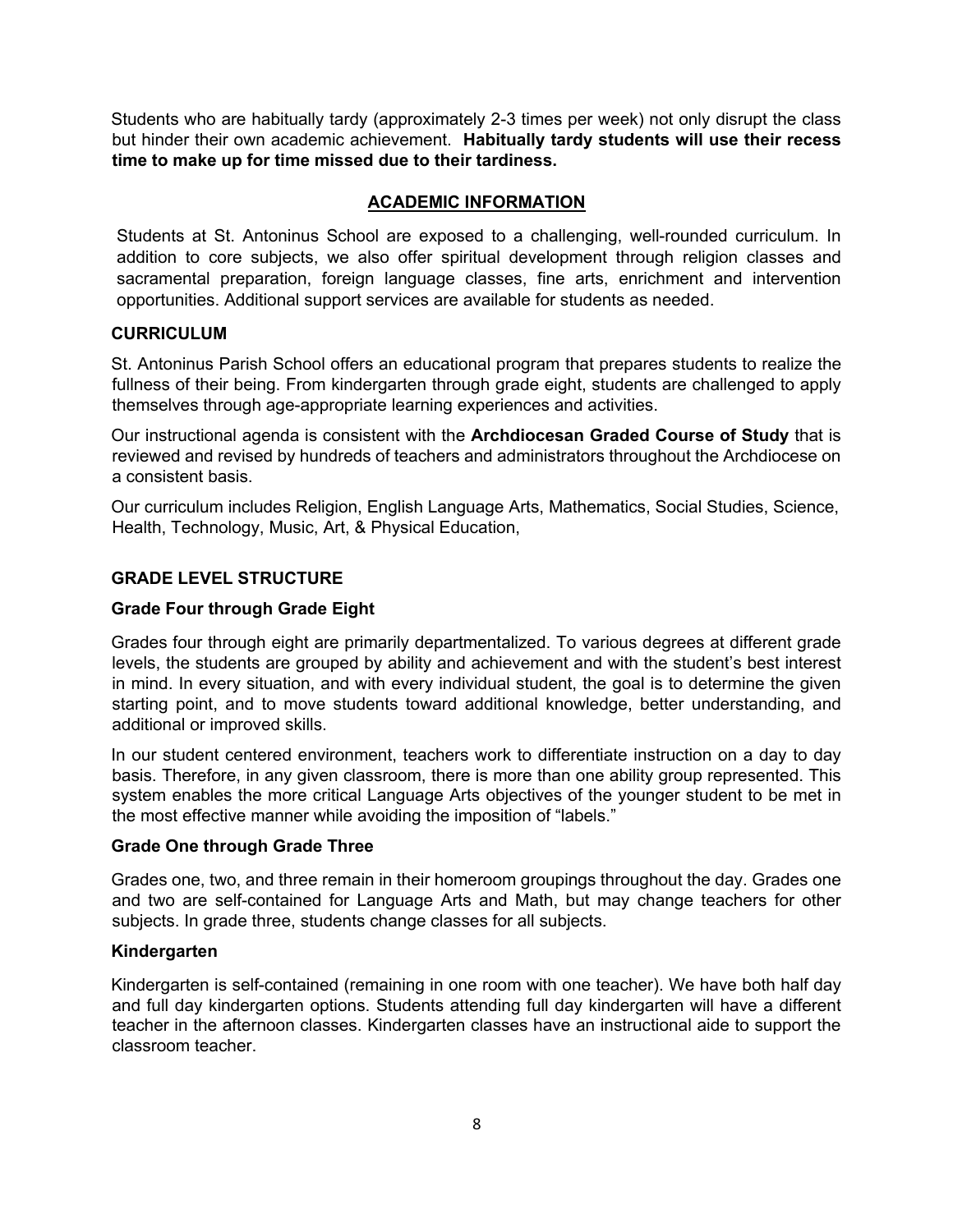#### **HONOR ROLL RECOGNITION**

#### **Overview of Points for Honor Roll**

Students in grades four through eight have the opportunity to achieve first or second honors at the end of the first, second, and third trimesters. Honors Roll is based on the following point system: **"A" = 4 points; "B" = 3 points; "C" = 2 points** 

Honor points are given for grades earned in Expression (English), Mathematics, Reading, Religion, Science, Social Studies.

#### **First Honors = 24 to 22 points Second Honors = 21 to 18 points**

**Students are Eligible For Effort Honor Roll** if they have not received a checkmark under the heading "Personal Development" on that trimester's report card, or receive a "D" or "F" in any of the core subjects identified in the above paragraph.

#### **GRADING AND REPORTING**

St. Antoninus Parish School operates on a three trimester system. Report Cards are sent home with the students within one week of the end of each term, with the exception of the third trimester when the report card is issued on the final day of school. Grades are also available through our online grading system throughout the school year.

#### **Interims**

In an effort to maintain appropriate communication with families, an interim report may be sent home with each student midway through each trimester. Parents regularly have access to grades through our online grading system. Mid-term interims are typically sent home only when students are at risk of failing a class or are performing well below their expected level.

#### **Grades Four through Eight**

In grades four through eight, the traditional "A" – "F" grades are assigned along with an "Effort" mark. This grading system is consistent with the Archdiocesan model.

#### **Grades Kindergarten through Three**

Students in the primary grades are developing their skills on a daily basis, and therefore, do not receive A-F grades. Grades K-3 follow the Archdiocesan report card model for grading.

#### **HOMEWORK**

Homework is assigned as a means of giving practice, reinforcing concepts on the individual level, evaluating progress, and developing good study/work habits. These objectives are essential to our purpose. Parents should see that homework takes priority over "extra"-curricular activities.

Homework teaches self-discipline because students must learn to budget their time and exert themselves to meet deadlines to best prepare for their futures. While children may not understand this, parents and guardians do. It is their responsibility to insist that each task be taken seriously and done carefully. Parents and guardians are not expected to help their child excessively, but interest goes far in encouraging a child. While many teachers utilize the school website to post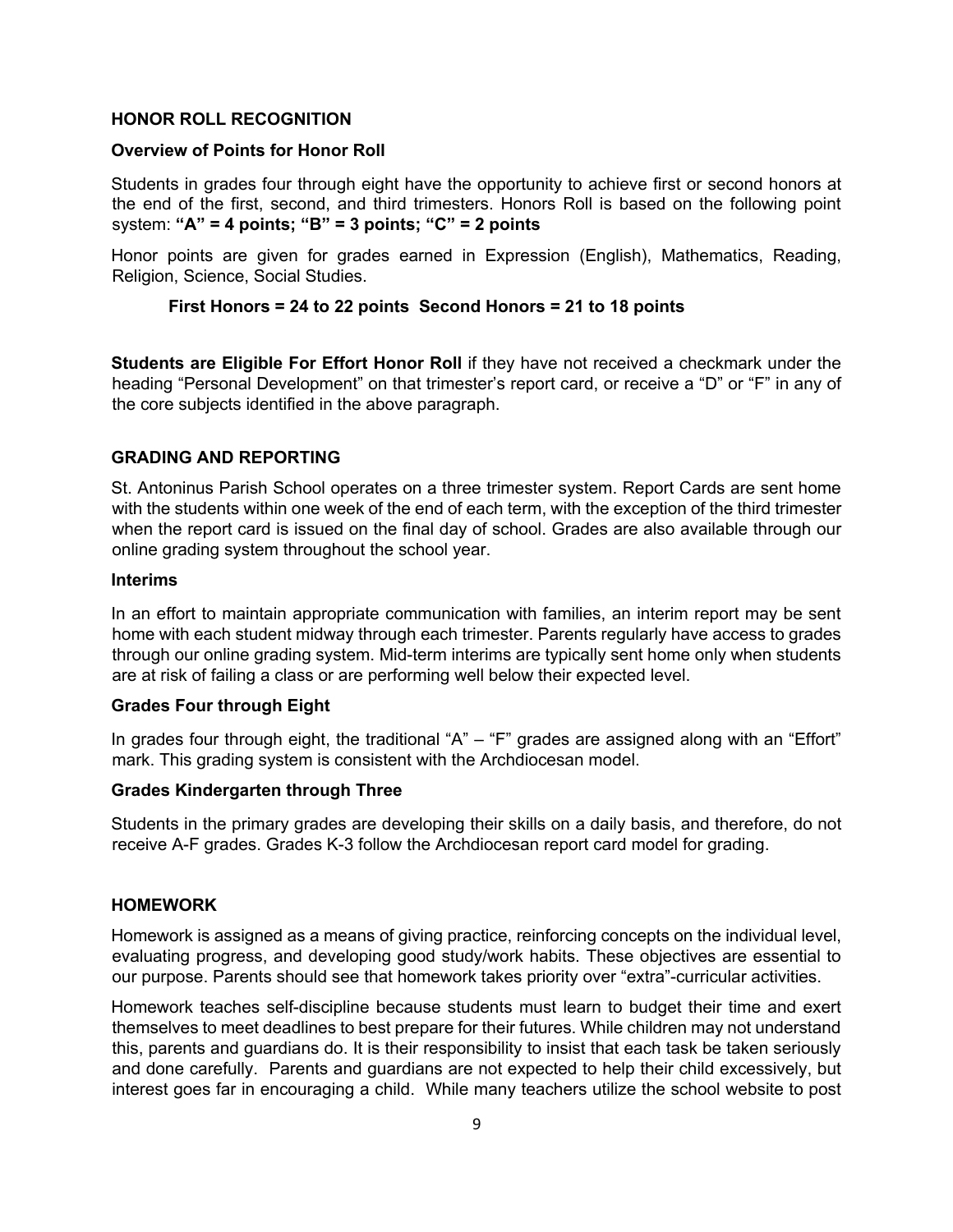homework, the plan book should be used as a means of communication with the teacher to help your child. **It is the student's responsibility to complete the plan book daily.** 

It is expected that each student will come to school with their homework completed. Not completing homework is NOT an option. Students may be required to do their homework instead of participating in recess. The plan book is marked appropriately, and parents may be requested to sign it. Students who have been absent may use this time to get their missing assignments completed.

All homework is to be completed on time. If an emergency arises, and the student is unable to finish the homework, he/she should bring a note written by the parent. *Extra-curricular activities do not constitute an emergency.* This is not a request to omit the assignment, but rather a request to postpone it for a good reason. Please remember that homework does not necessarily mean traditional, written work. Students may be requested to review class notes, read, work on projects, or study for a test, etc.

# **Guidelines for Homework Completion**

Not all assignments are to be written. Reading and reviewing are important components. Time for homework should be set aside after every school day. Students are assigned an amount of homework that is age appropriate for each grade. The amount of time spent on homework each evening will vary according to the ability of the student. However, the homework should be within the range of the student's ability and of such a nature that the student, *not the parent or guardian*, will do the work. If you think that your child is spending an excessive amount of time on homework every night, please talk to his/her teacher about your concerns. The following guidelines are established for timing of daily homework:

- **Kindergarten** approximately 15 minutes
- $\cdot$  **Grades 1 3** 20 to 45 minutes
- $\cdot$  **Grades 4 6** 45 to 90 minutes
- **Grades 7 – 8** 60 to 120 minutes

#### **SUMMER SCHOOL AND RETENTION**

#### **Guidelines**

Every attempt is made to help our children succeed within the course of the school year. However, there are times when additional time outside the course of the school is needed for a child to meet the grade level requirements. For example, if a student is significantly weak in any one subject area, summer school may be recommended. If the student has a failing, yearly average in a given subject, summer school may be required for that subject. While retention is viewed as a last resort, if a student has a failing, yearly average in two or more subjects, that student may not be promoted to the next grade level.

#### **Seventh or Eighth Grade Retention Policy**

As a rule, fourth through eighth grade students in this situation will not be retained at St. Antoninus Parish School and would have to attend school elsewhere. These situations are clearly individual in nature, and each case is given individualized attention. The principal and teachers make these important decisions in dialogue with the parents.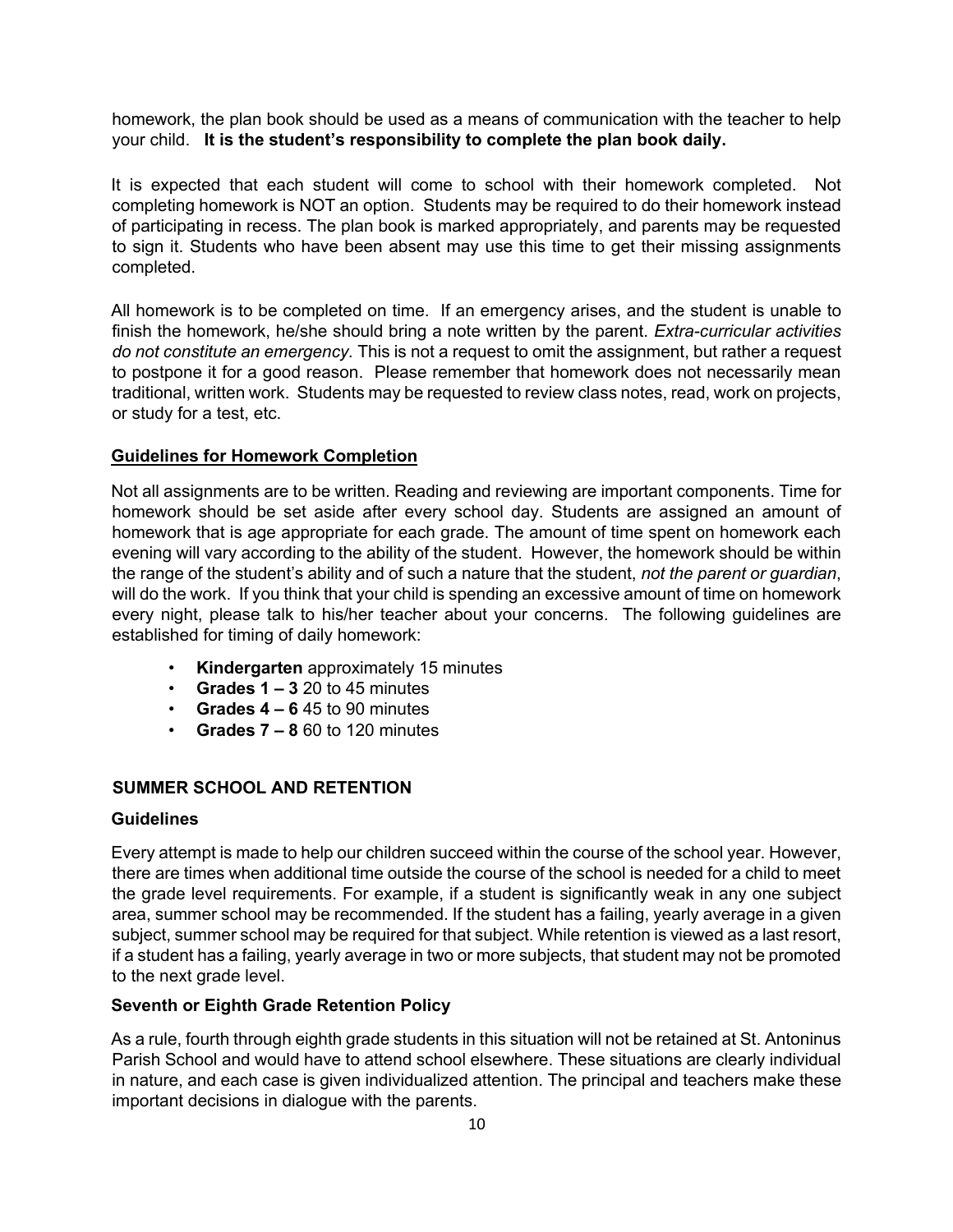# **AUXILIARY PROGRAMS AND STAFF**

In addition to the regular educational program, St. Antoninus Parish School offers reading and math intervention programs, speech and language therapy, diagnostic psychological services, and learning disabled tutorial programs.

State and federal funds provide for these services. There are specific requirements and qualifications for participation in such programs. Administration, teachers, and parents make the recommendation that a student receive such services. Parents who would like additional information about intervention programs for their child, should contact the homeroom teacher first, who will then contact the Intervention Assistance Team for additional information.

### **LIBRARY**

Students visit the school library once a week, and can check out books for two-week periods. Fines are levied for overdue books in the amount of 5¢ per school day (no weekends). There are no fines for kindergarteners or first graders. All borrowers must reimburse the library for lost or damaged books.

# **OPTION C**

Parents in all grades can view grades online through Option C. Grades should be posted no later than 2 weeks after the assignment has been received. Not every assignment is graded. Grades that are removed by teachers were used as review, not as a grade. Questions about grades should be directed directly to the teacher of record.

# **PARENT-TEACHER CONFERENCES**

We want the parents/guardians to know that we are always glad to talk over school challenges which may arise. Many children perform better school work when contacts are made before report cards are issued. Parents or teachers should schedule a timely meeting, if they feel it is necessary. This is the best way to solve school issues. Classes may NEVER be interrupted for this purpose.

Formal scheduled conferences are held in the fall each year as needed. Additional conferences may be scheduled at parent or teacher request. PTO meetings and other school or sporting events are not an appropriate time for conferences and should not be expected.

# **STANDARDIZED TESTING PROGRAMS**

Students in grades 2, 3, 4, 5, 6 and 7 will participate in the Iowa Test of Basic Skills and/or the Cognitive Abilities Assessment in the spring – typically in early March. Students in the fifth and eighth grade take the ACRE test which assesses our religious education program. Eighth grade students taking Algebra I complete the State of Ohio End of Course Exam in May in order to be eligible to receive credit for Algebra I. Incoming Kindergarten students will take the Kindergarten Diagnostic Assessment. Students are also assessed formatively, regularly and, as needed, in math and reading with recommended standardized assessments.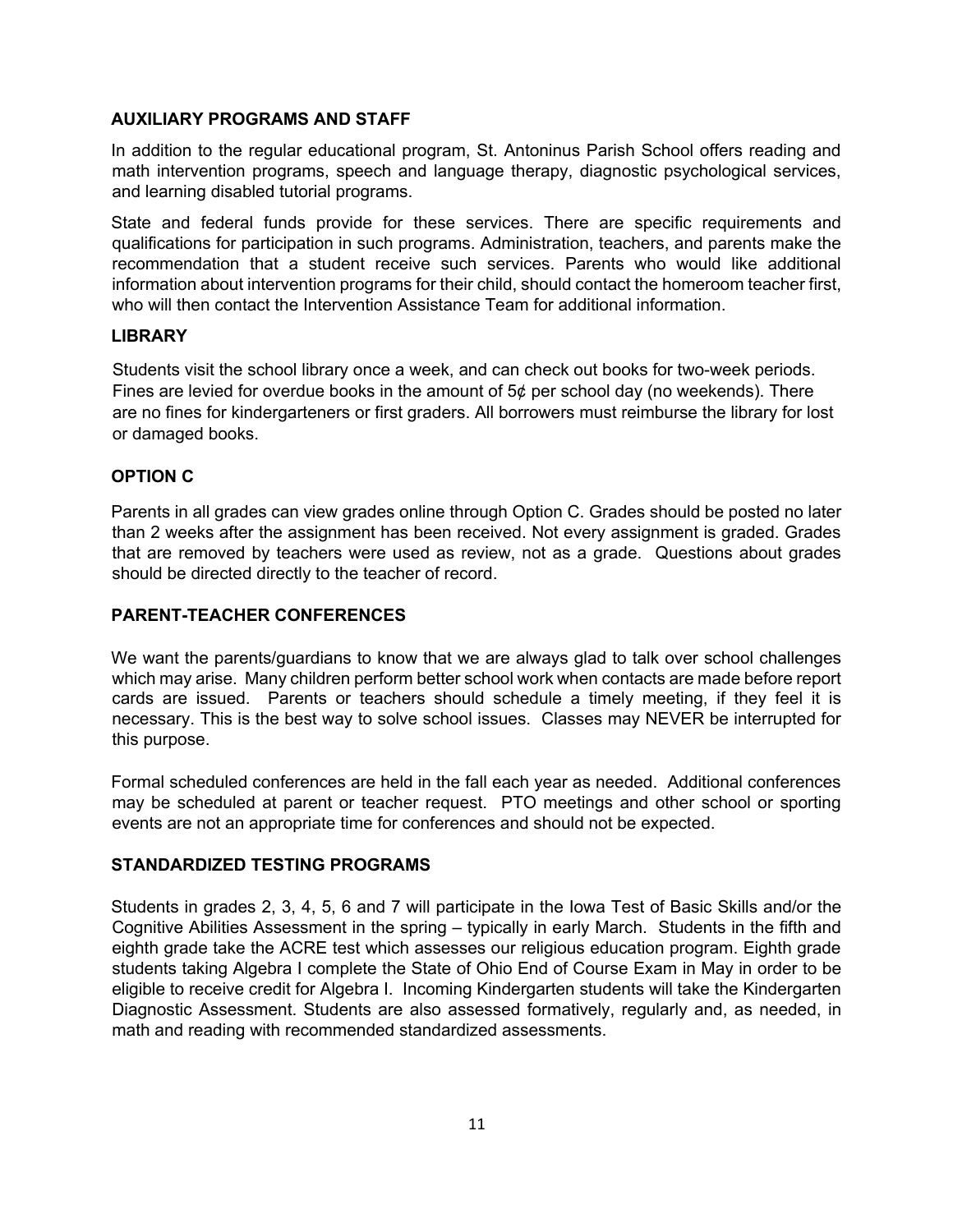# **RESPECT AND BEHAVIOR**

# **SCHOOL DISCIPLINE**

St Antoninus is a caring and supportive Catholic community, and as such, parents, teachers and classmates should expect to be treated in a Christian manner. All members of our community are expected to be respectful and polite to each other at any time and place.

We have wonderful students at St. Antoninus and our staff is dedicated to establishing and maintaining a good social and educational climate for all students. Therefore, it is necessary for all students to attain a measure of self-discipline in following the acceptable standards of behavior.

We emphasize the importance of learning to assume responsibility for one's own actions.

St. Antoninus School is committed to providing a safe and nurturing environment. For this reason, students are to conduct themselves as responsible citizens at all times. At all times, students' language and actions must demonstrate respect for other people and property. Discipline should be based on the idea that a student must learn to accept the consequences of his/her actions. Appropriate decisions result in positive reinforcements, and poor decisions result in negative consequences.

Discipline will be administered fairly but firmly, whenever an individual's action interferes with the rights of teachers to teach and the students to learn. All adults on the staff are responsible for student discipline. Behavior which violates our code of conduct, may be stopped by anyone witnessing the behavior at school or school related/school sponsored activities.

It is understood that the code of conduct and rules stated in this handbook is not exhaustive, and that there may be inappropriate incidents that occur which are not stated herein. The administration and faculty reserve the right to apply disciplinary measures for any misconduct, even though it may not be specified in these rules and regulations. Students who fail to abide by these rules are subject to disciplinary policy and actions.

Whether in school, on the playground, or in Church, if disciplinary situations arise, the teacher and the student(s) involved will discuss the problem and plan to work toward a solution. If the seriousness or frequency of a problem warrants, the teacher will notify the principal and/or parents. If warranted, a conference will be scheduled with the teacher, parents, and principal.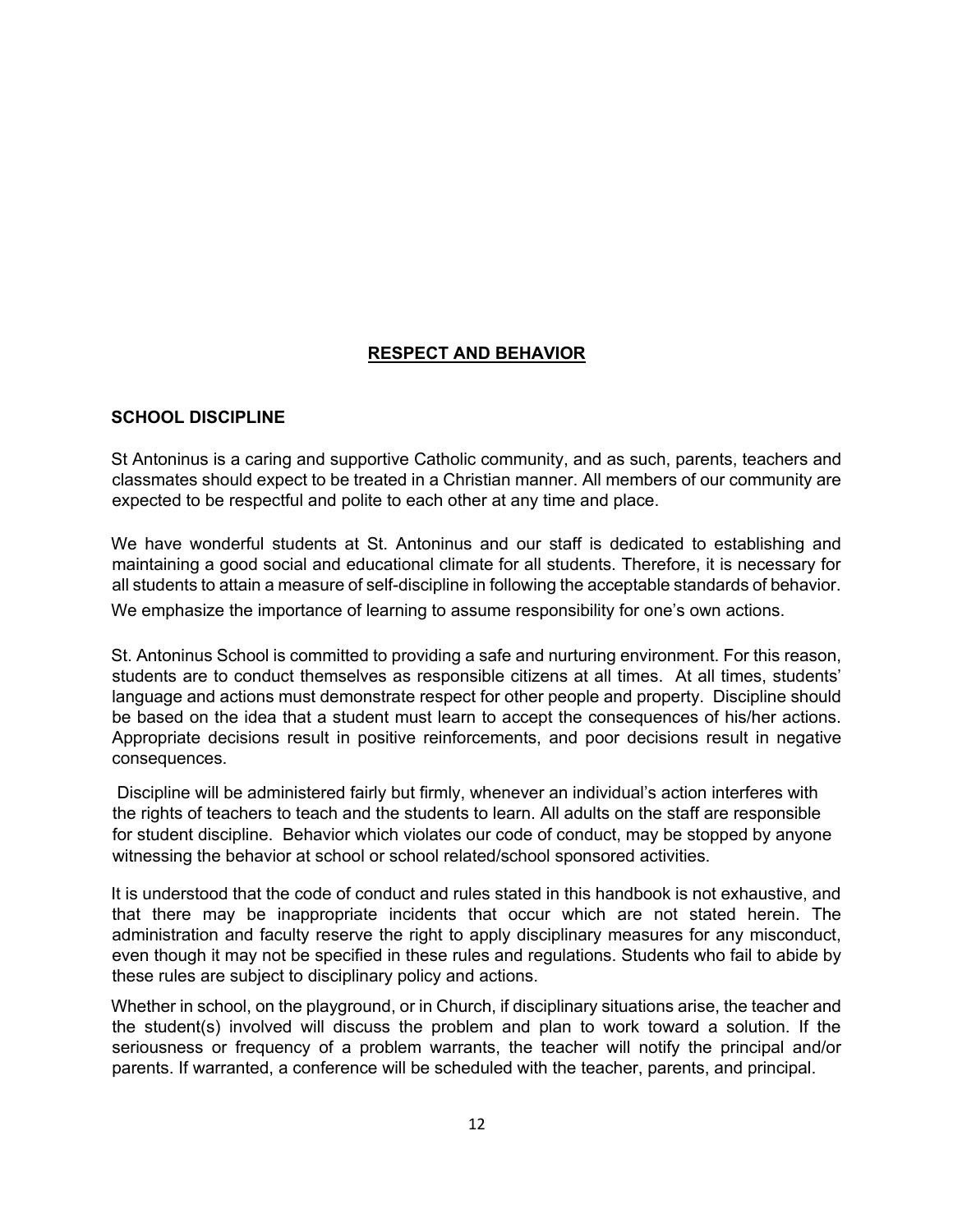# **GENERAL RULES AND EXPECTATIONS**

The following general rules and expectations serve as reminders and are in support of the Student Code of Conduct and Demerit System.

- 1. Each student is responsible and accountable for his or her own actions.
- 2. Courtesy, respect, and consideration will be shown to all fellow students, staff, parents, workers, volunteers, visitors.
- 3. All students are subject to correction from any faculty or staff.
- 4. The School Uniform Code will be followed, including expectations for out of uniform days.
- 5. Improper language or gestures, deliberate injury, or threatening statements are unacceptable and will not be tolerated.
- 6. Stealing, cheating, plagiarism, or forgery of parent(s) signature(s) will not be tolerated.
- 7. Willful destruction of property or vandalism will not be tolerated, and parents are responsible for associated costs of repair or replacement. Accidental damage will also be subject to reimbursement of repair or replacement costs.
- 8. Books and materials are to be handled with care. Books must be covered and re-covered as necessary. Damage to books on loan is subject to a fine not to exceed the book's value.
- 9. Students are expected to come prepared for class and other school activities.
- 10. Each student is responsible for his or her own belongings. Personal items should be marked with the student's name.
- 11. The student's use of non-medical, personal electronics may only be used with the permission of a teacher or other staff member.
- 12. Weapons, or any item that might be considered a weapon by the principal, are not permitted at school.
- 13. Students are to be orderly in the halls and classrooms at all times, so that a positive learning environment is maintained. Students must walk in the halls and may speak quietly. No student should be in the hall without permission of a faculty or staff member.
- 14. Students are not permitted to leave the school premises during the school day without the written, signed permission of their parent(s) or guardian(s).

# **RULES – ON THE PLAYGROUND**

- 1. No games involving physical contact are permitted.
- 2. No pushing, pulling, grabbing, or blocking is permitted.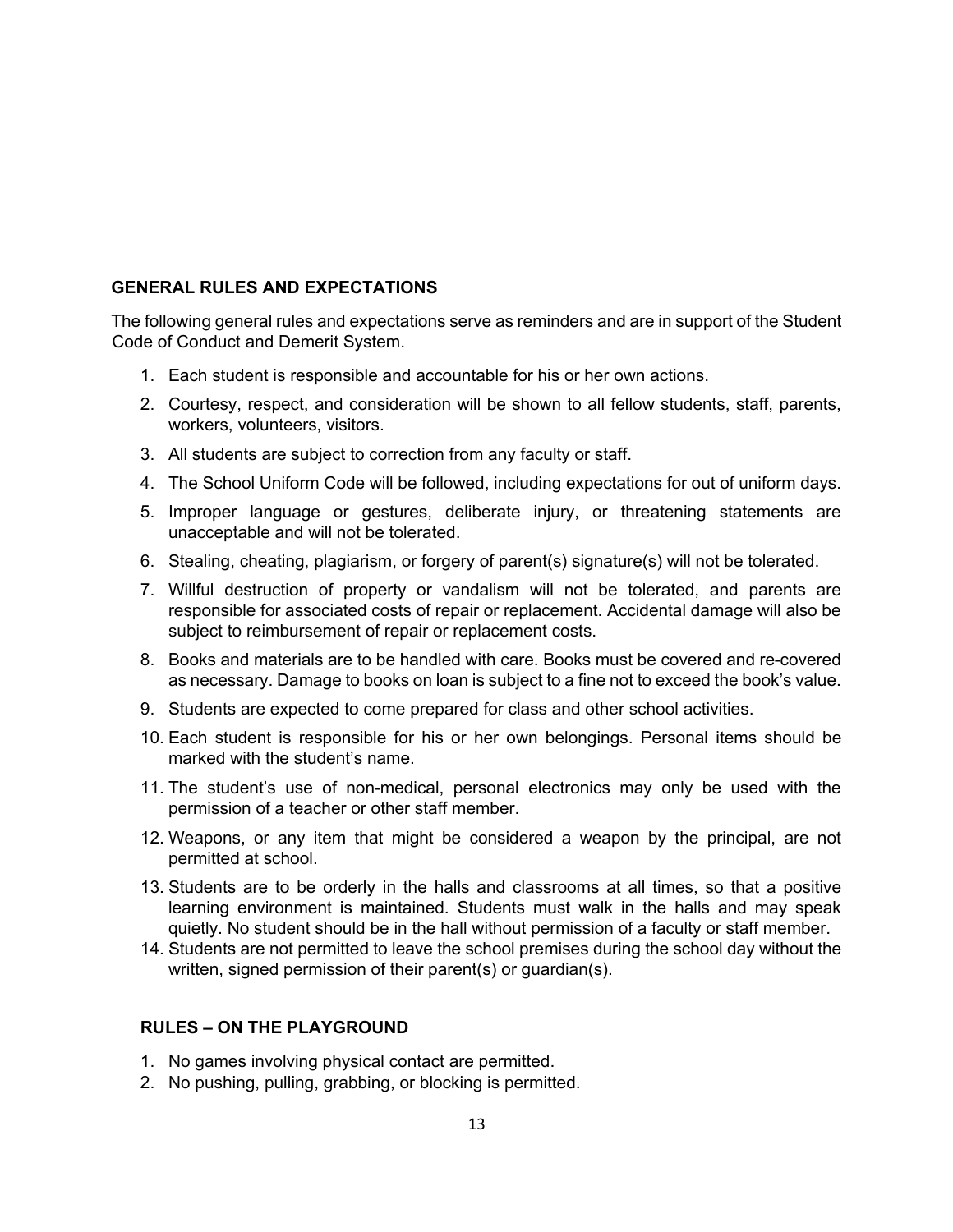- 3. Student are never to lift or carry another person.
- 4. Any accident or injury must be reported to the teacher/adult on duty.
- 5. Students may not leave the school grounds to retrieve a ball or any other object without the permission or the teacher/adult on duty.
- 6. Snow is not to be thrown or kicked for any reason.

### **RULES — In Church**

- 1. When in Church, students are expected to demonstrate reverence for the presence of our Lord by entering and exiting quietly, and always maintaining appropriate decorum and behavior before the Blessed Sacrament.
- 2. When at Mass, students are expected to join in the communal worship by participating in songs and responses and listening to and reflecting upon the Scripture, Homily, and prayers.

# **ST. ANTONINUS BULLYING POLICY**

It is the policy of St. Antoninus School (the "School") that any form of harassment, intimidation, or bullying, regardless of where, how, or when it takes place, is expressly forbidden.

The Parish and School's internet and computer system may not be used to engage in harassment, intimidation, or bullying. The "Student Responsible Use of Technology" form must be signed by each student and on file with the School.

The School reserves the right to impose discipline for harassing, intimidating, bullying, and other inappropriate behavior that takes place off School grounds and outside School hours.

#### **Definition of Terms**

- "Electronic act" means an act committed through the use of a cellular telephone, computer, pager, personal communication device, or other electronic communication device.
- "Harassment, intimidation, or bullying" means either of the following:
	- $\circ$  Any intentional written, verbal, electronic, or physical act that a student has exhibited toward another particular student more than once and the behavior both:
		- Causes mental or physical harm to the other student; and
		- **•** Is sufficiently severe, persistent, or pervasive that it creates an intimidating, threatening, or abusive educational environment for the other student.
	- o Violence within a dating relationship.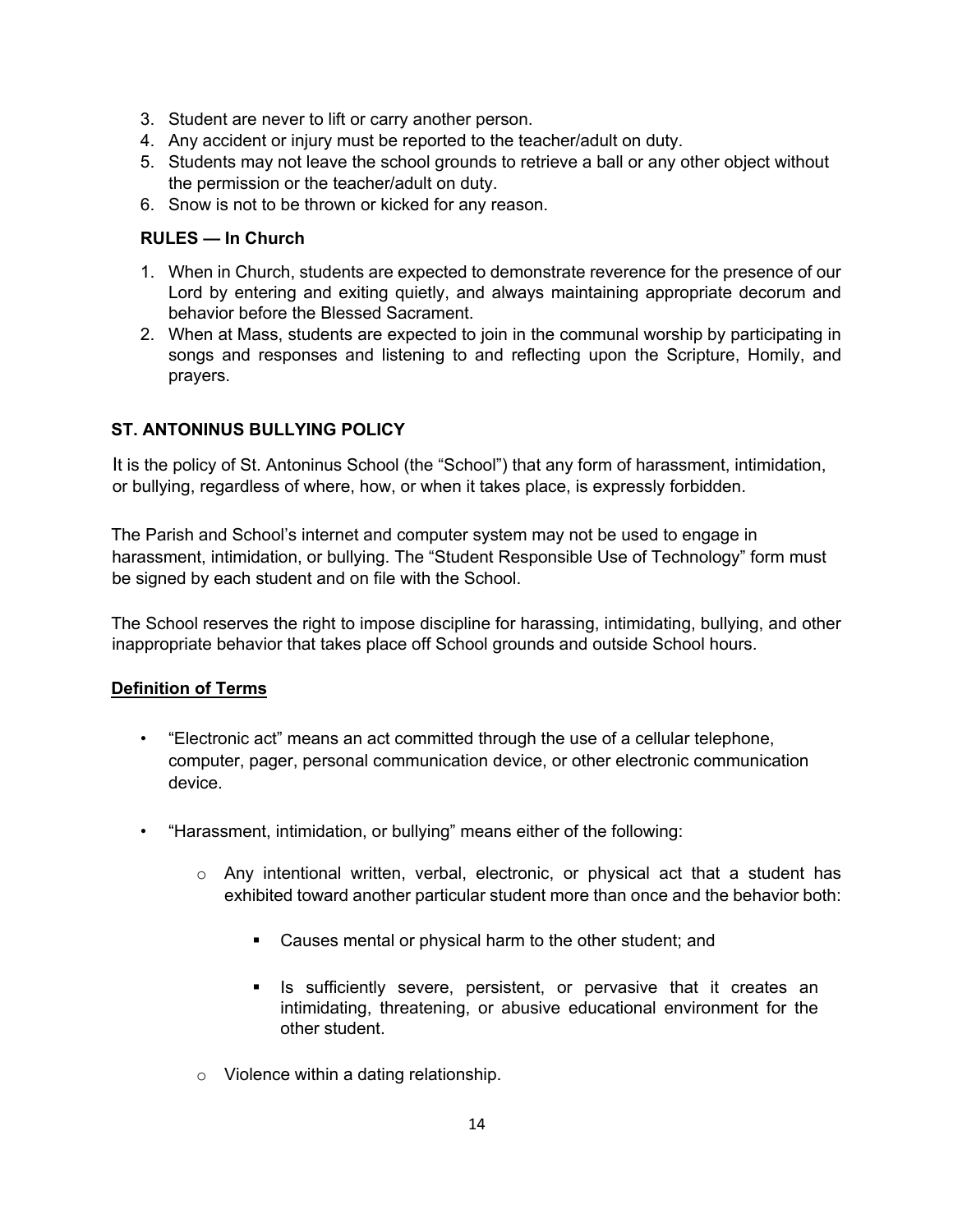- o "Harassment, intimidation, or bullying" also means electronically transmitted acts i.e., by Internet, social media/network, blog, cell phone, personal digital assistance (PDA), wireless hand-held device, or other electronic communication device, that a student has exhibited toward another particular student more than once and the behavior both:
- o Causes mental or physical harm to the other student; and
- $\circ$  Is sufficiently severe, persistent, or pervasive that it creates an intimidating, threatening, or abusive educational environment for the other student.

In evaluating whether conduct constitutes harassment, intimidation, or bullying, special attention should be paid to the words chosen and the actions taken, whether such conduct occurred in front of others or was communicated to others, how the offender interacted with the victim, and the motivation, either admitted or appropriately inferred. Accordingly, what may constitute harassment, intimidation, or bullying in one circumstance might not constitute such in another. As in all disciplinary matters, the School will make this determination utilizing its sole and absolute educational discretion and judgment.

# **Types of Conduct**

- **Harassment, intimidation, and bullying can include many different behaviors including, but not** limited to, overt intent to ridicule, humiliate, or intimidate another student. Examples of conduct that could constitute prohibited behaviors include:
	- $\circ$  Engaging in unsolicited and offensive or insulting behavior;  $\circ$  Physical violence and/or attacks;
	- $\circ$  Threats, taunts, and intimidation through words and/or gestures;  $\circ$  Extortion, damage, or stealing of money and/or possessions;  $\circ$  Exclusion from the peer group or spreading rumors; and
	- $\circ$  Repetitive and hostile behavior with the intent to harm others through the use of information and communication technologies, computers, cell phones, other electronic devices, the Internet, online websites, blogs, or social media/networks (also known as "cyber-bullying"). Examples of cyber-bullying include, but are not limited to, the following:
	- $\circ$  Posting slurs on the Internet, websites, blogs, or social media/networks;  $\circ$ Sending abusive or threatening instant messages, text messages, emails, or other communications through the Internet, websites, blogs, or social media/networks;
	- o Taking embarrassing photographs of students and posting them online or otherwise distributing them; and
	- o Using the Internet, websites, blogs, social media/networks, or electronic communication devices to impersonate another individual or circulate gossip or rumors to other students.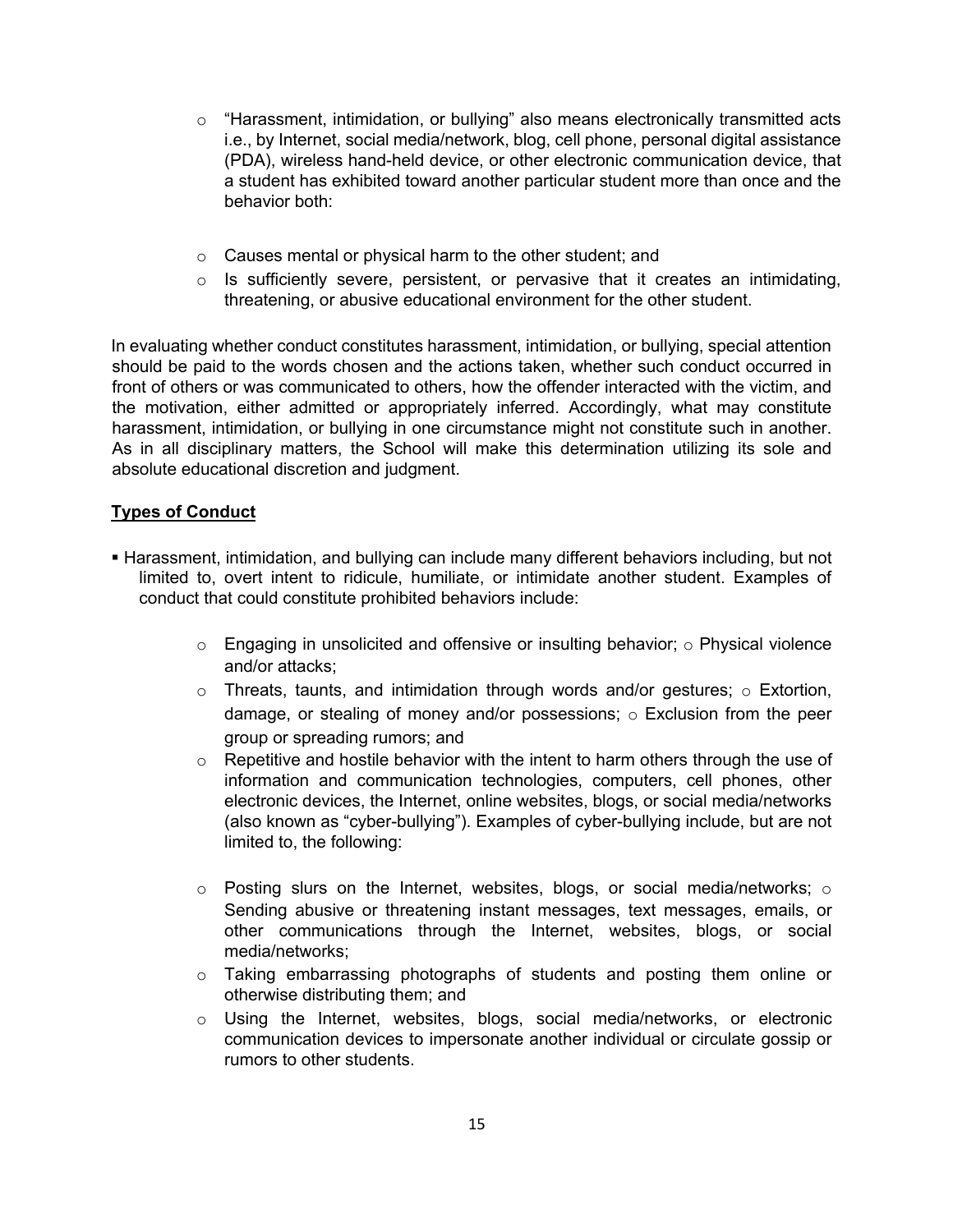# **Complaints Regarding Harassment**

#### Formal Complaints

Students and/or their parents/guardians may file reports regarding suspected harassment, intimidation, or bullying. Such written reports shall be reasonably specific including persons involved, number of times and places of the alleged conduct, the target of the suspected harassment, intimidation, or bullying, and the names of any potential witnesses. Such reports may be filed with any School staff member or administrator, and they shall be promptly forwarded to the principal or his/her designee.

#### Informal Complaints

Students and/or their parents/guardians may make informal complaints of conduct that they consider to be harassment, intimidation, or bullying by verbal report to a teacher, School administrator, or other School personnel. Such informal complaints shall be reasonably specific as to the actions giving rise to the suspicion of harassment, intimidation, or bullying, including persons involved, number of times and places of the alleged conduct, the target of the prohibited behavior, and the names of any potential witnesses. A School staff member or administrator who receives an informal complaint shall promptly document the complaint in writing, including the above information. This written report by the School staff member and/or administrator shall be promptly forwarded to the principal or his/her designee.

#### Anonymous Complaints

Students who make informal complaints as set forth above may request that their name be maintained in confidence by the School staff member or administrator who receives the complaint. The anonymous complaints shall be reviewed and reasonable action will be taken to address the situation, to the extent such action may be taken that (1) does not disclose the source of the complaint, and (2) is consistent with the concept of fairness to the student alleged to have committed acts of harassment, intimidation, or bullying.

# **STUDENT CODE OF CONDUCT AND DISCIPLINE**

**Primary Grade Behavior Policy K- 3 is determined by the classroom teacher.** Teachers will concentrate on teaching the students how to STOP and THINK before ACTING. At this time when students are learning school procedures, they are also learning the process of becoming selfdisciplined.

#### **Behavior Policy and Procedure for Rule Infraction Grades 4 – 8**

Every student in grades 4-8 will receive a demerit card to keep inside his/her homework notebook. To protect the privacy of all students, these cards will be kept inside the assignment notebook. When an inappropriate behavior occurs, the supervising teacher will issue points and mark the child's behavior card accordingly. Students will receive warning before receiving 1 Point Violations at the teacher's discretion. Parents are encouraged to check this behavior record regularly.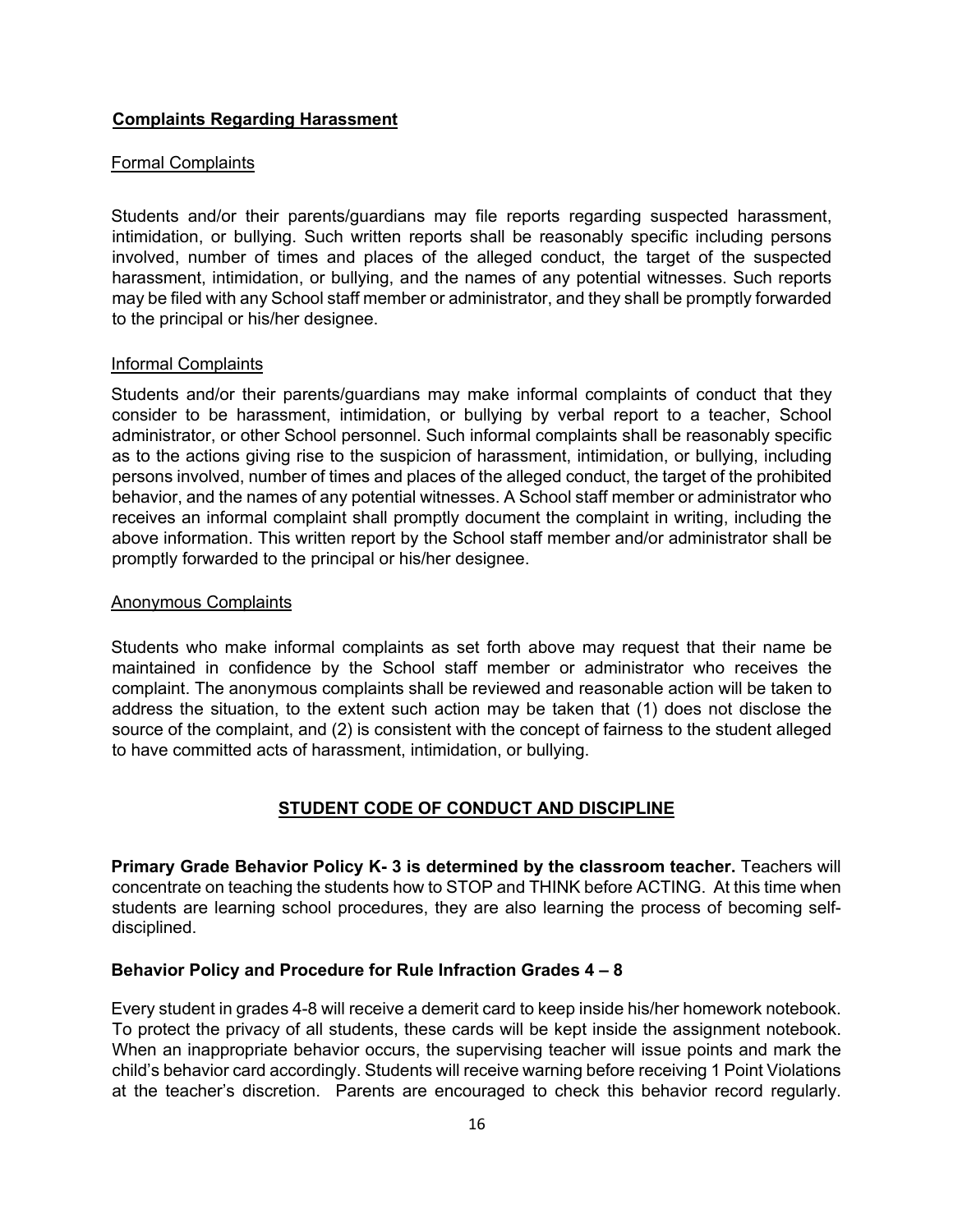Students will receive a new behavior card each trimester. At that time, all students will start back at zero points. Any students who have not received any behavior points during the trimester will receive an out-of-uniform pass or another type of incentive from their homeroom teacher. *\*\*\*Students will not be on the honor roll if they have had a detention during the trimester.* 

### **Accumulation of Demerits**

Demerits accumulate throughout the year. The number of demerits received correlates to the severity of the offense. For each 5 demerits accrued, the student is required to serve detention after school. Detention is held after school on Wednesdays and is supervised by the assigned teacher in his/her classroom. Parents will receive advanced notification of the need to serve a detention. The following violations are listed on the student demerit card.

### **DEMERIT SYSTEM**

Each student in grades 4-8 are given a blank demerit card with the following information on it. Steps explaining the process for an accumulation of demerits follows the list of violations. Parents and students may want to use these tools as a way to better communicate any questions or concerns regarding demerits to your child's teacher(s).

#### **1 DEMERIT VIOLATIONS**

- A. Lack of Materials/Homework
- B. Uniform Violation (includes gym uniform)
- C. Gum/Food
- D. Failure to Return Signed Paper
- E. Not on Task/Not Following Directions
- F. Misplaced Behavior Card

#### **4 DEMERIT VIOLATIONS**

- G. Excessive Talking
- H. Profanity/Inappropriate Language or Behavior
- I. Bus Misconduct
- J. Using Cell Phone or Electronic Device During School Hours Without Permission
- K. Failure to Have Behavior Card Signed
- L. Disruptive Behavior

# **AUTOMATIC DETENION (Conference required with teacher/principal)**

- M. Inappropriate Use of Technology
- N. Failure to Serve Detention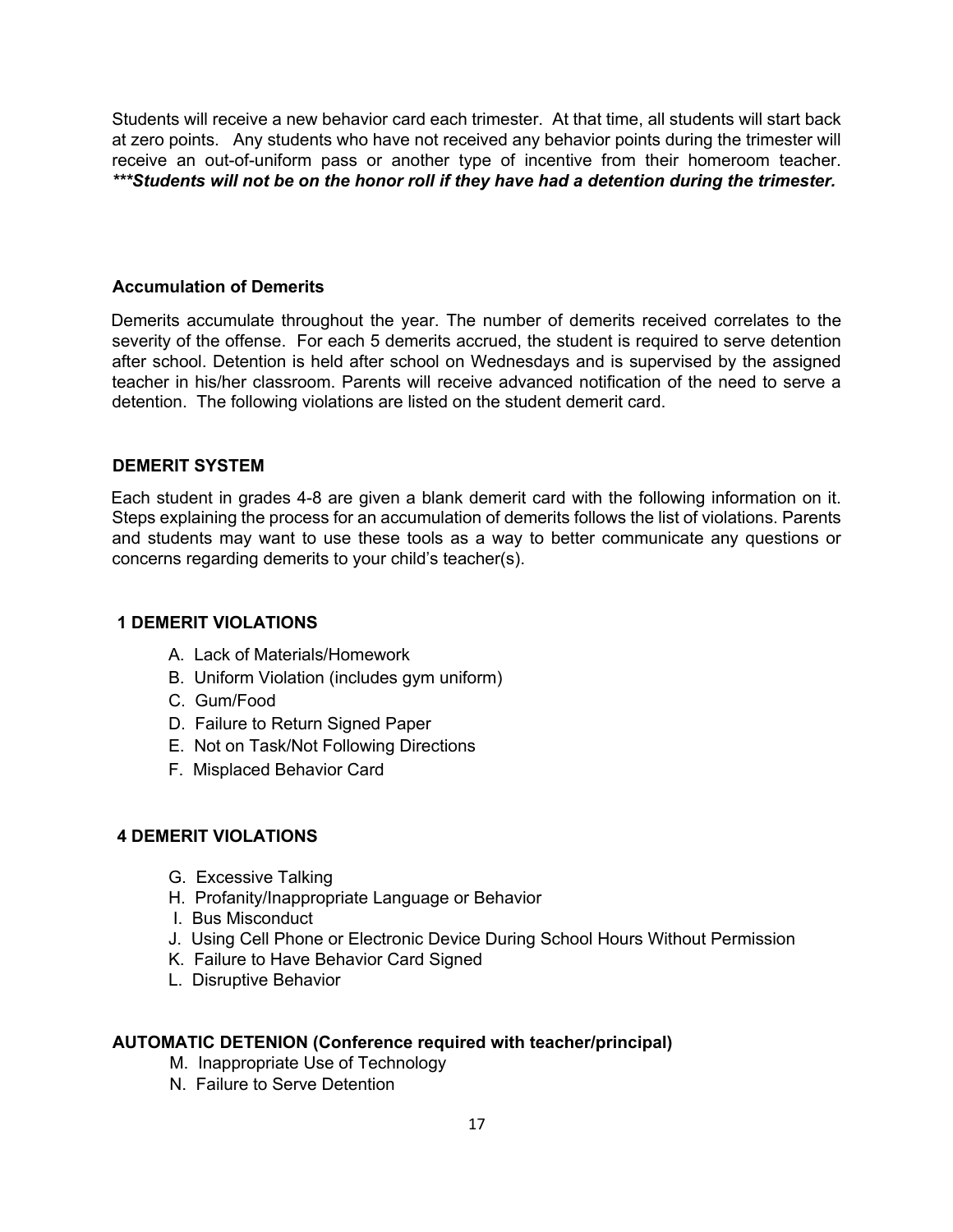- O. Disrespect
- P. Blatant Refusal to Follow Directions/Defiance
- Q. Verbal or Physical Attack
- R. Dishonesty-Academic or Otherwise
- S. Damage to Property

# **SUSPENSION/EXPULSION (Conference Required with Teacher/Principal-Actions May Result in Legal Action)**

- T. Harassment
- U. Bullying
- V. Theft
- X. Fighting/Instigating
- Y. Accumulating Detentions/Suspensions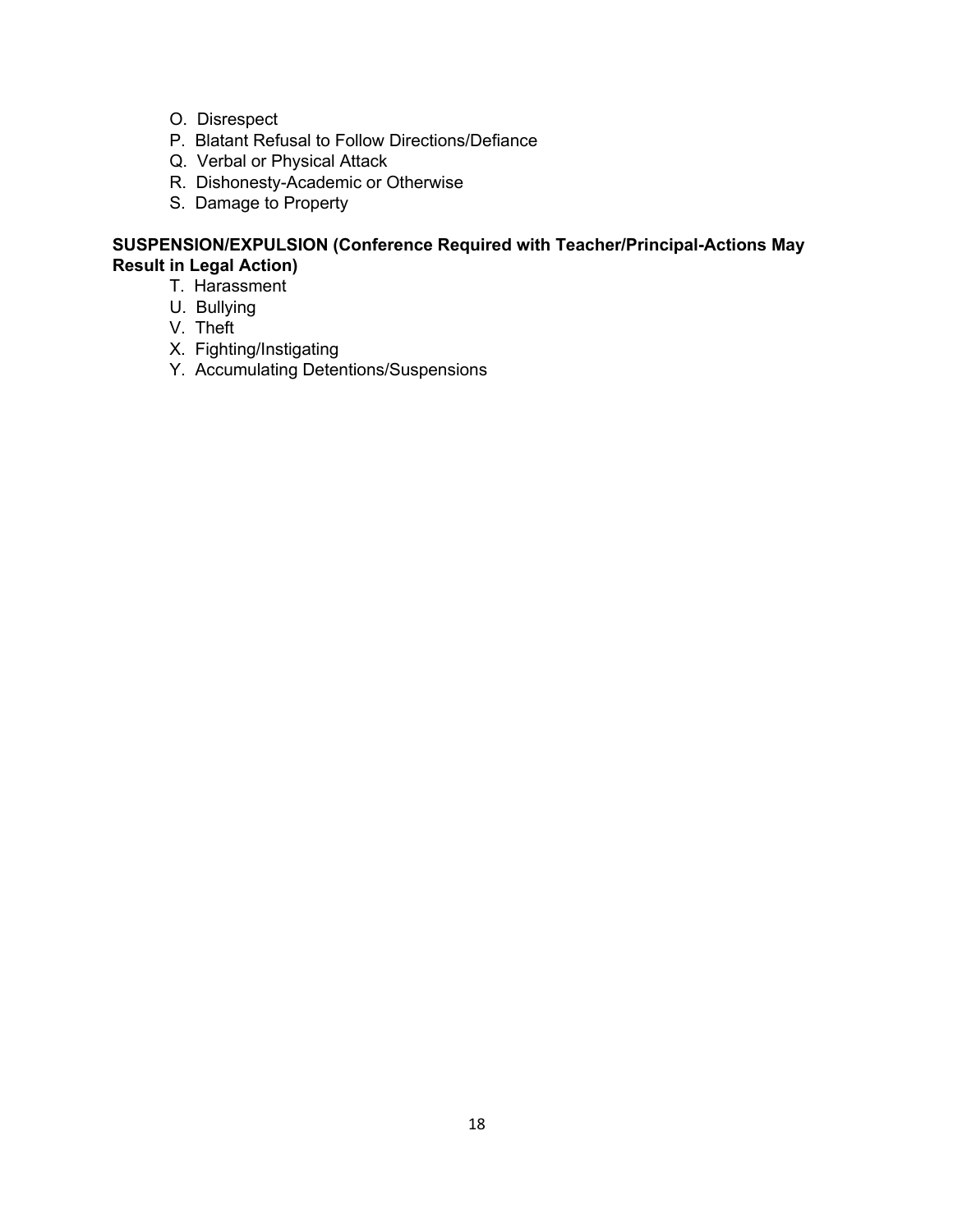# **SUSPENSIONS/EXPULSIONS**

If a student, or his/her parent/guardian, behaves in ways that hinder the school from pursuing its mission, objectives, or disciplinary norms, the administration may determine that St. Antoninus School is not the appropriate educational environment for that child. These behaviors include, but are not limited to, the following:

- Lack of respect for the school's mission, programs and activities.
- Lack of respect for school employees; hindering them from discharging their duties. Lack of respect for school/parish property.

#### *\*Out of School Suspension*

*In certain situations that are extreme or not provided for in the demerit system, the principal may find it necessary to issue an out of school suspension. The principal, in consultation with the pastor, will determine the terms of and the length of the out of school suspension, and notify the parents. The student's work may be sent home in the same manner as if the student was absent. Work must be completed following the guidelines for absence.* 

#### **EXPULSION BY DEFINITION**

An expelled student is removed from the school community. A student is liable to immediate expulsion from school for the following reasons:

Students will be suspended or expelled for just cause, which shall include, but not be limited to, the following:

- 1. Two suspensions during the school year.
- 2. Possession of firearms, knives, explosives, or other dangerous objects.
- 3. Arson
- 4. Bomb threat
- 5. Gross misconduct
- 6. Vandalism
- 7. Felony conviction
- 8. Violent or threatening behavior
- 9. Possession, use, or sale of illicit drugs, alcohol, tobacco products, or other hallucinogenic substances on school grounds or at school sponsored events.
- 10. Physical assault, sexual harassment, or verbal harassment of any student, member of the staff or other person in authority.

#### **Procedures to be followed in case of expulsion:**

- 1. The case will be discussed with relevant staff, parents and the pastor.
- 2. The parents and student will meet with the principal.
- 3. Written notice will be sent to the parents stating the reasons for the student's expulsion.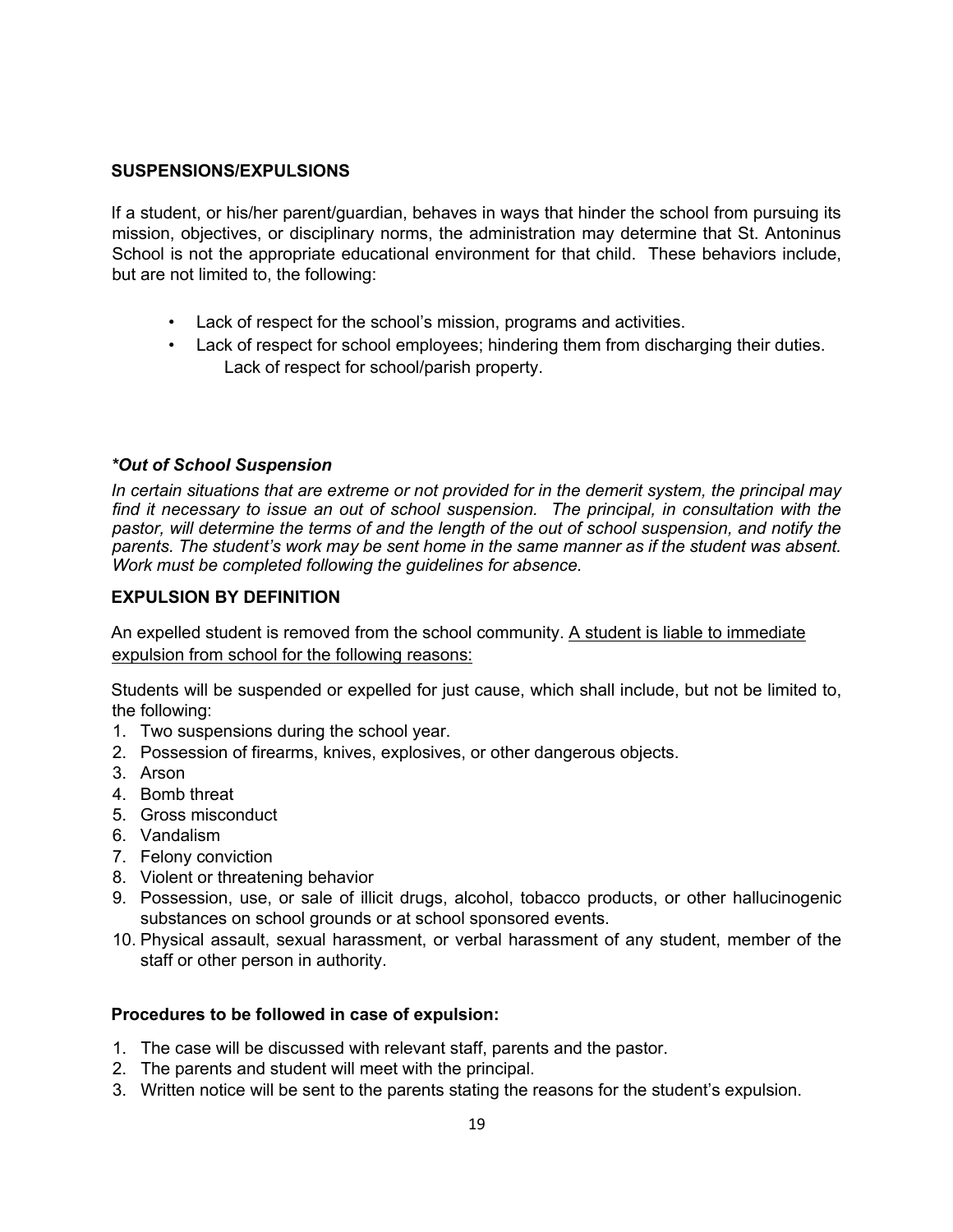- 4. The student's withdrawal/expulsion will be reported to the Attendance Department of the local public school district.
- 5. A report will be sent to the Archdiocesan Superintendent of Schools on each student dismissed from St. Antoninus School.

### **In consultation with the pastor, the principal will make the final decision on all cases.**

*The principal is the final recourse in all disciplinary situations and may waive or impose a disciplinary action for a just cause. Notification will be given in writing to the parents of the disciplined student.* 

# **ATHLETICS PARTICIPATION POLICY REGARDING SUSPENSIONS**

**Suspensions:** In congruence with St. Antoninus Athletic Association By-Laws (Article X, Participants Section,) a student that is suspended from school will not be allowed to participate in athletics at St. Antoninus School during such suspension. The suspended student will not be allowed to begin participating in St. Antoninus sports until the date that he/she is eligible to start school after the suspension. For example, if the Principal notifies the President of the Athletic Association that a student has been suspended for five (5) school days from a Monday to a Friday and will be allowed back to school on the following Monday, that student will not be allowed to participate in athletics until the Monday that he or she starts school after the suspension. The Principal and parents will notify the President of the Athletic Association of any suspensions.

# **BEHAVIOR AT EXTRACURRICULAR ACTIVITIES**

When a student is participating in an extracurricular activity, including but not limited to After School Care, Scouts, the musical, Student Council, etc., during after school hours, he or she is expected to be respectful and behave as a St. Antoninus student is expected to behave. Students who do not conduct themselves accordingly may be referred by the activity leader to the principal for disciplinary action.

# **OFF CAMPUS MISCONDUCT**

The student disciplinary code and all penalties will apply to conduct off school grounds that may endanger the health or safety of students or faculty of St. Antoninus School or adversely affect the educational process. Examples of such conduct include, but are not limited to: illegal activity, threats of violence, use of alcohol, or drugs and harassment.

# **PLAGIARISM**

Plagiarism is the act of using the ideas or words of others as one's own. Students at St. Antoninus School are instructed regarding the nature of plagiarism, and are expected to acknowledge the ideas and words of others appropriately through conventional standards. A student submitting a plagiarized work cannot earn a grade of A, but the student will have the opportunity to redo the assignment to earn partial credit. The length of time given for this task will be at the discretion of the teacher.

# **PREGNANCY POLICY**

The decision to admit or retain a student in the school who has become pregnant or caused another student to become pregnant will be made by the pastor and/or principal after all involved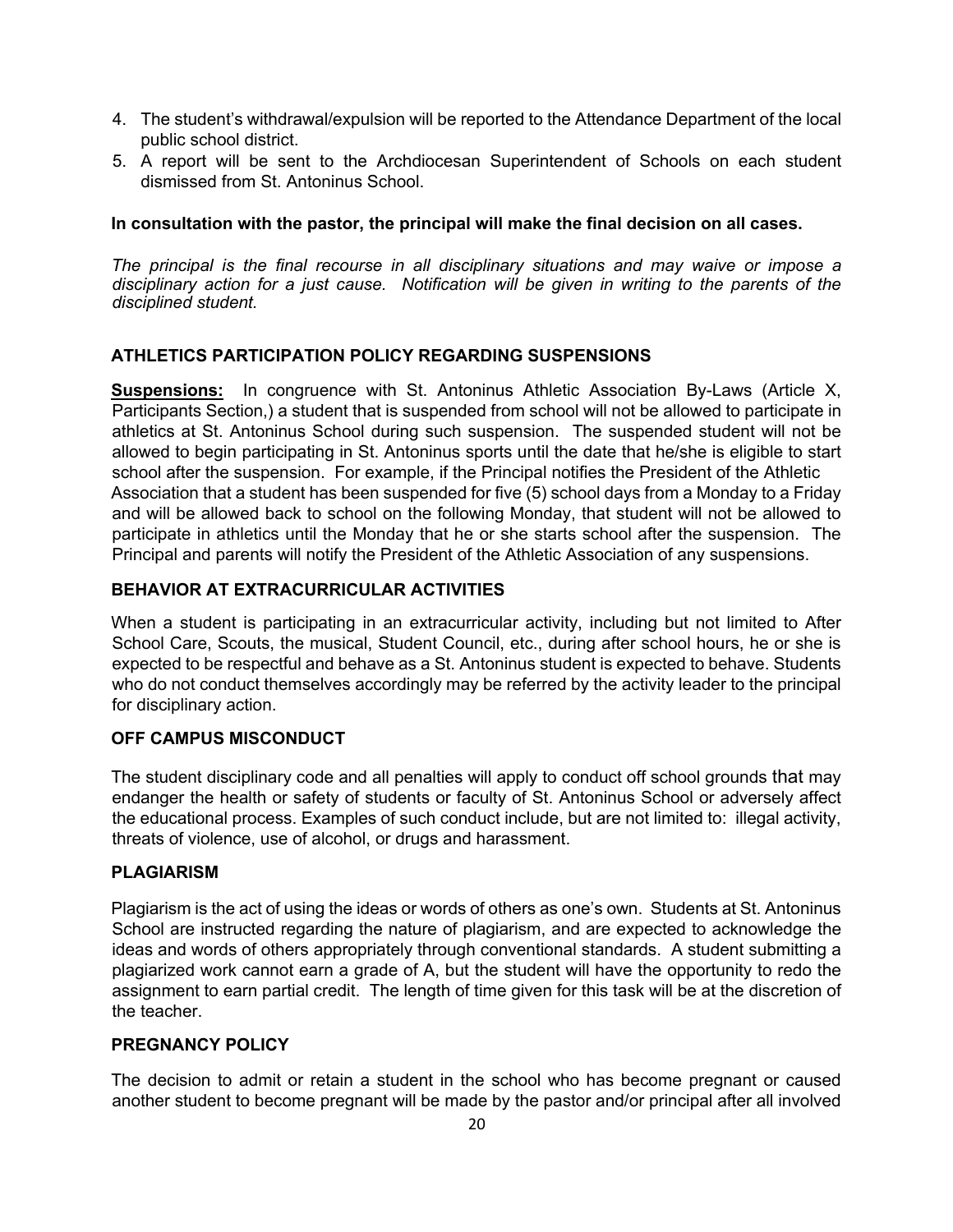parties have been consulted. In each case, the decision must take into account the welfare of the student(s) involved, and the common good and welfare of all the students. Each occurrence calls for an individual decision based upon the principles of Christian charity.

# **RESPONSIBLE USE OF THE INTERNET POLICY**

Use of the internet at St. Antoninus School is guided by the principles stated in the Archdiocesan Responsible Use of the Internet Policy. A copy of this document will be sent home for parental signature before a student can use the internet at St. Antoninus. Please take special note of the following excerpt from the policy:

*"Disciplinary action may also be taken against those who use telecommunication devices to cause mental or physical distress to other members of the school community, whether these incidents take place on or off the school property. Disciplinary action taken by school authorities may include revocation of access to technological resources, suspension, expulsion, and/or possible legal action."*

# **SUBSTANCE ABUSE/WEAPON POLICY**

The possession, use, distribution or sale of tobacco products, narcotics, hallucinogens, inhalants, alcoholic beverages and other drugs, controlled substances and/or instruments used to administer drugs, weapons, facsimiles, dangerous objects, objects capable of inflicting harm or used in a dangerous way are not permitted. Any infraction of this code will result in suspension or expulsion from school.

# **UNIFORM/DRESS POLICY**

St. Antoninus Parish School represents the parish in the community. Every student is an "ambassador" whose appearance and actions speak loudly. For this reason, all clothing must fit appropriately, not be oversized or undersized. Clothing should not be torn and must be free of holes. At no time are tank tops or spaghetti straps appropriate. Shorts, even when out of uniform, must be worn at the waist and be no more than four inches above the back of the knee. No short shorts are permitted. Any exception to the dress code will be made at the discretion of the principal.

The St. Antoninus School uniform policy emphasizes modesty, cleanliness and good grooming. It has been instituted as a symbol of pride in our school and as a way of demonstrating self discipline and respect among our students.

St. Antoninus School considers the development of good grooming habits to be part of the learning process. Student conduct and disposition for learning correlate highly with dress and grooming. In school, cleanliness and neatness enable students to form good attitudes about themselves. This will help the student adapt to an atmosphere dedicated to self-discipline and learning.

For purposes of hygiene, students in the upper grades should use deodorant and bring stick or roll on deodorant to use on PE days. No aerosol deodorant cans may be brought to school. Students in grades 5-8 are also expected to change clothes for PE even on out-of-uniform days.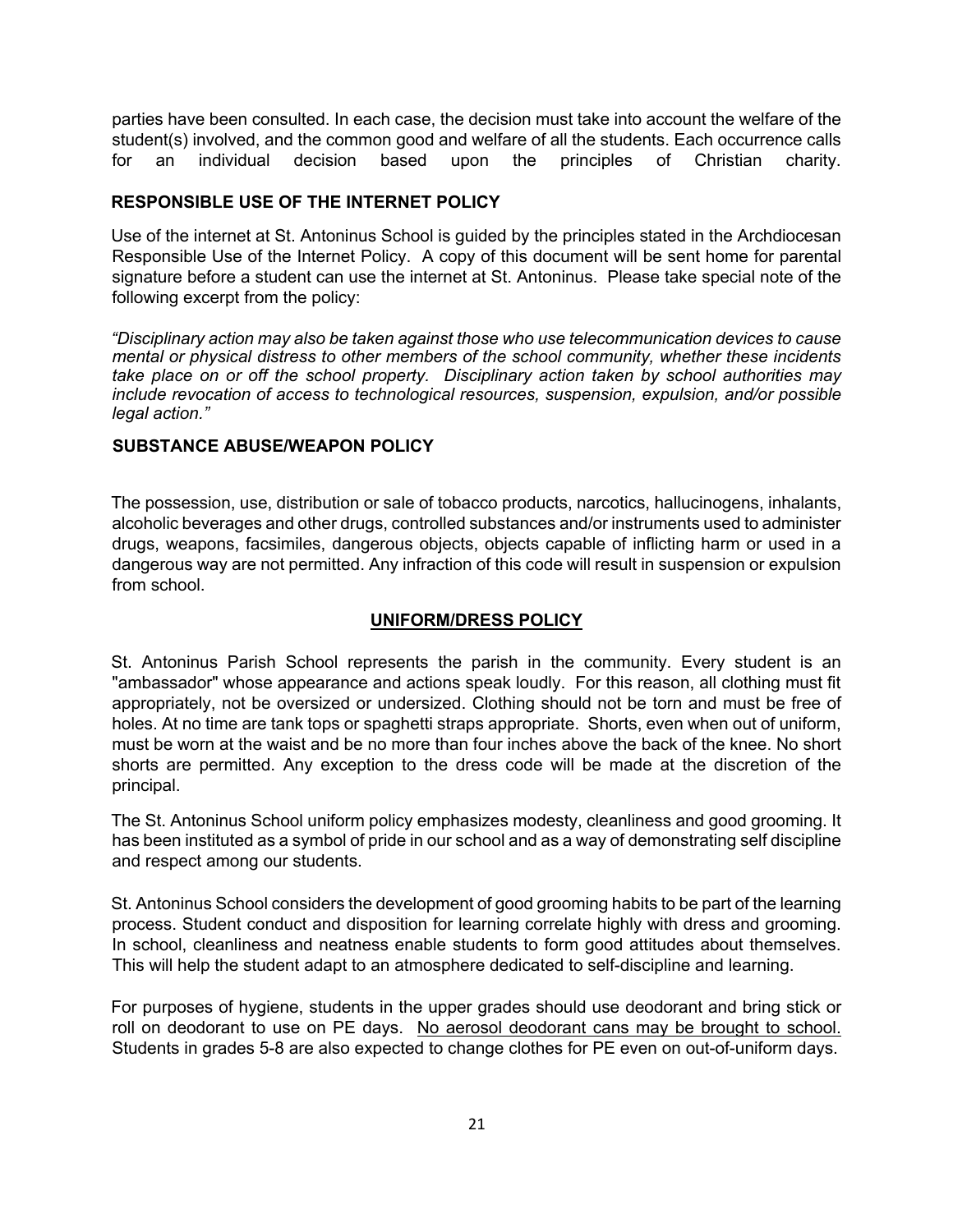Parent cooperation to enforce the dress code is essential. Parents should be aware of appropriate apparel and overall appearance and should see that their children leave for school looking their best within modest limits.

# **PLEASE MARK ALL ITEMS OF CLOTHING WITH THE STUDENT'S NAME.**

# **ALL GRADES Blouses/Shirts**  Plain white, black or navy blue tailored or knit shirts with a collar - No denim or chambray permitted. Boys are permitted to wear black. Blouses and shirts must be tucked in except for banded waist knit shirts. Shirts may have St. Antoninus School emblem embroidered on them. Undershirts must be white with no printing. White turtlenecks may be worn under uniform shirts, sweaters, or sweatshirts. Dry fit material is permitted. **Sweaters**  Solid navy, white, black or gray cardigans or pullovers may be worn over blouse/shirt. No oversized sweaters or emblems may be worn. **Sweatshirts**  Only St. Antoninus uniform sweatshirts may be worn in the classrooms. Grey, Black or Navy sweatshirts and must be purchased from the PTO. Non uniform outerwear, such as high school or college spirit wear, may not be worn in the classrooms. **Socks and Leggings**  Only solid navy, black, or white socks may be worn. Socks with stripes or other designs are not permitted. Girls may wear solid navy or black ankle length tights with socks in cold weather. White tights with feet are permitted. **Shoes**  Dress or gym shoes may be worn. Shoes with any type of closure must be fastened. Shoestrings must be laced and tied. No sandals or other open shoes are allowed. Warm weather boots may be worn in inclement weather from November 1<sup>st</sup> through March 31<sup>st</sup>. Oversized or furry boots, such as Ugg-type boots, should not be worn during the school day. Students who walk to and from school that may need additional warmth should change into regular shoes upon arriving to school. **Make up, Jewelry, and Accessories**  Makeup of any kind is not allowed. Only one earring may be worn per ear – boys are not permitted to wear earrings. Earrings may not hang below the ear lobe. Any form of jewelry that is distracting to the educational setting is not permitted. For example, a simple cross or religious medal may be worn on a simple chain. One simple ring may be worn on a hand. Temporary or permanent tattoos are not permitted. Hats or scarves may not be worn in the building except for special, announced occasions. **Hair and Grooming**  Hair must be clean and neatly groomed -No extreme or distracting hair colors or styles are permitted. Only natural hair color is permitted. Hair should be kept off the face at all times with bangs above the eyebrows. Boys' hair must be short enough to be above the collar. Boys must be clean shaven. Hair accessories should be simple. No excessive adornments are permitted. No hair spray or gel may be brought to school.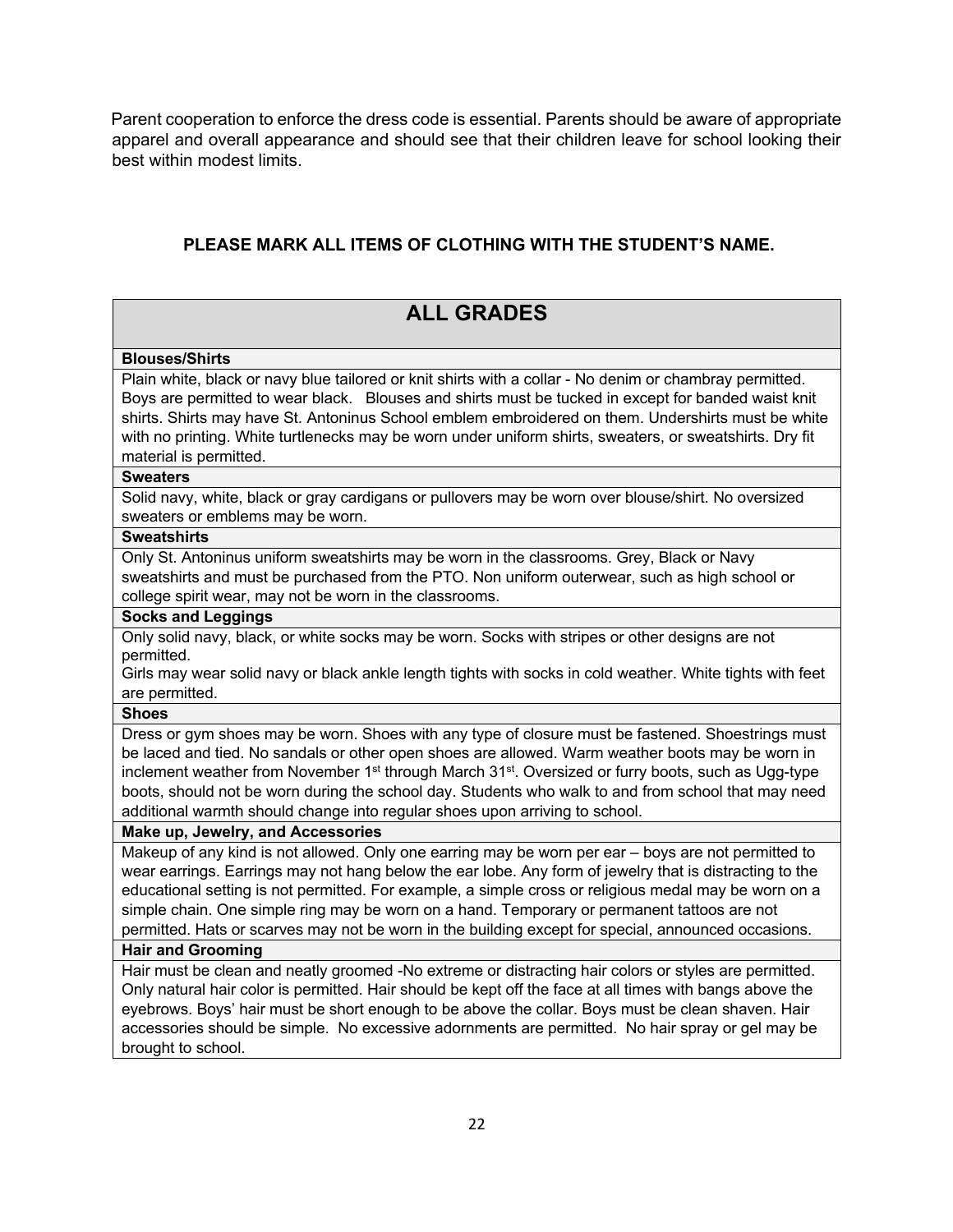# **GIRLS UNIFORM K-4**

#### **Plaid Jumper**

Uniform skirt may not be more than 4 inches above the back of the knee. Shorts may be worn under the jumper but may not hang below the skirt.

#### **Pants**

Navy blue, black or khaki twill dress pants on – no knit pants are permitted. Trendy pants such as yoga, flared, bootcut, hip hugger, skinny legged, and cargo, etc. are not permitted.

# **Shorts/Skorts**

Navy blue, black or khaki twill, or uniform walking **shorts may be worn in August, September, October, April, May, and June**. Shorts and skorts must not be more than 4 inches above back of the knee. Uniform plaid or navy skorts may be worn all year and with tights during winter months.

# **GIRLS UNIFORM 5-8**

#### **Pants**

Navy blue or tan khaki tailored dress pants only – no knit pants are permitted. Trendy pants such as yoga, flared, boot-cut, hip hugger, skinny legged, and cargo, etc. are not permitted*. A black or brown belt must be worn with all pants that have belt loops.*

#### **Shorts/Skirts/Skorts**

Navy blue twill, black, or tan khaki uniform walking **shorts may be worn in August, September, October, April, May, and June.** Shorts and skorts must not be more than 4 inches above back of the knee. Navy, khaki, or uniform plaid skorts may be worn all year and with ankle length tights during winter months*.* (November through March) *A black or brown belt must be worn with all shorts and skorts that have belt loops.*

# **BOYS UNIFORM K-4**

#### **Pants**

Navy blue twill, black or corduroy dress pants only – no knit pants are permitted. Pants must be worn at the waist. Trendy and cargo pants are not considered dress pants. **Pants must be worn during the months of November, December, January, February, and March.**

# **Shorts**

Navy twill, black walking **shorts may be worn in August, September, October, April, May, and June.** 

# **BOYS UNIFORM 5-8**

#### **Pants**

Navy blue twill, black, tan khaki or corduroy dress pants only – no knit pants are permitted. Pants must be worn at the waist. Trendy and cargo pants are not considered dress pants. *A black or brown belt must be worn with all pants that have belt loops.* **Pants must be worn during the months of November, December, January, February, and March.**

#### **Shorts**

Navy twill, black, or tan khaki walking **shorts may be worn in August, September, October, April, May, and June.** *A black or brown belt must be worn with all shorts that have belt loops.*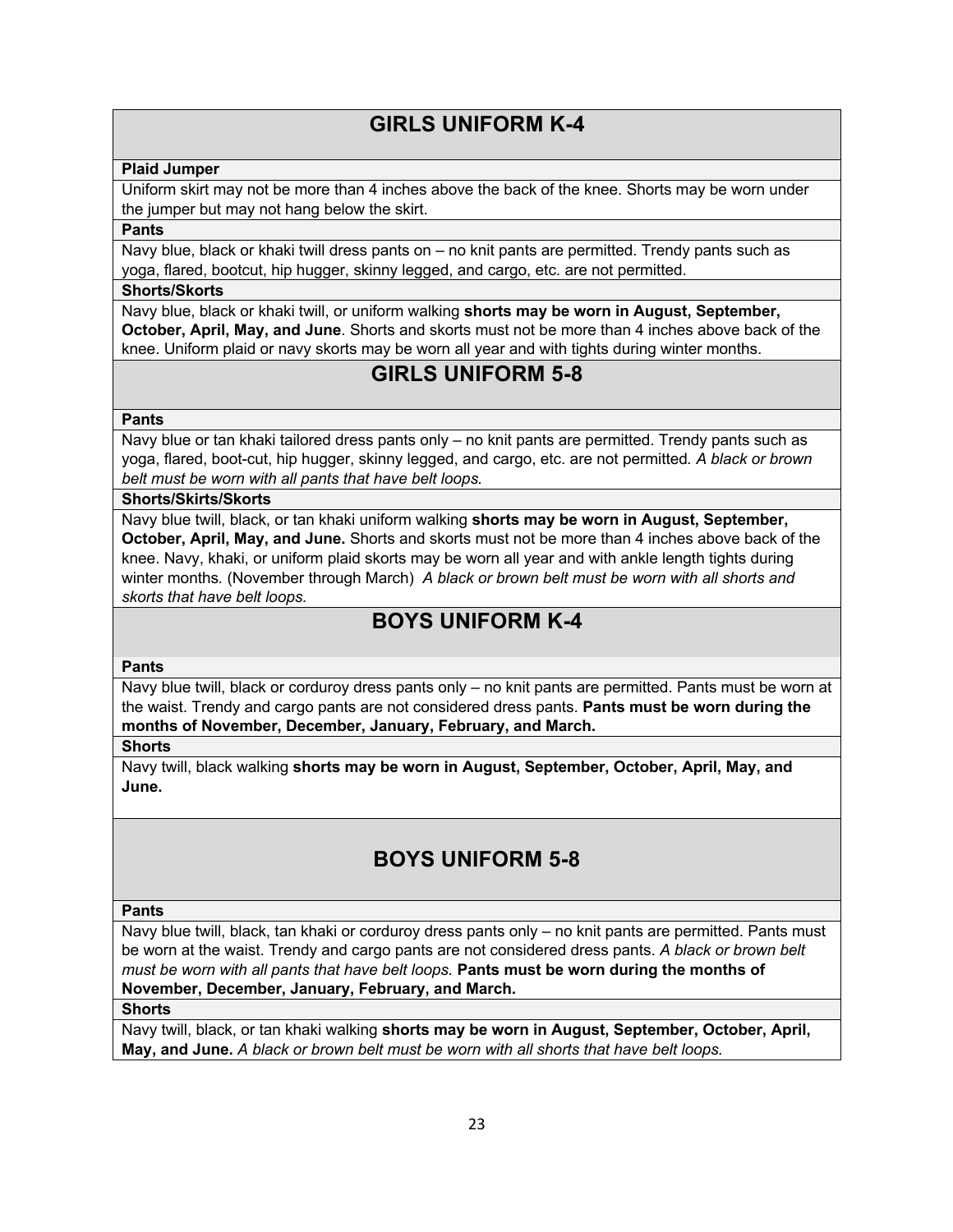This constitutes the school uniform policy regarding clothing students may wear and items relating to personal grooming and appearance. If an item is not included in the policy, please assume that it is not permitted. The school administration reserves the right to determine compliance and noncompliance with the above this policy. The school principal, and/or his/her designee, will make final determination of the appropriateness of any student's apparel or appearance.

# **GENERAL INFORMATION**

# **AFTER-SCHOOL PROGRAM**

The Afterschool Program at St. Antoninus School operates during the school year to support working parents and is located on the school campus. Additional information about our After School Program, including program guidelines, can be obtained by contacting Erica Steinbeck 922-2500 ext. 2500 or emailing her at Steinbeck@saintantoninus.org.

# **ARRIVAL AND DISMISSAL**

The safety of our students is always a primary concern. For this reason, the following procedures have been implemented. It is necessary that all families follow these rules when dropping off and picking up students.

DISMISSAL FROM SCHOOL OFFICE

Students released during the school day must leave from the school office. A written note signed by the student's parents/guardian is required for the student to be released during the day. The parent/guardian must sign the child out in the school office. If a child subsequently returns before the end of the day, he/she must be signed back into school by the parent/guardian.

# EARLY DROP-OFF/LATE PICK-UP

Students may not be dropped off prior to 7:30, as there is no supervision prior to that time. When students are not picked up by 2:50 p.m., you will be charged an after-school fee of \$5.00 for every 15 minutes you are late. This fee also applies for late pick up following detention.

#### BUS RIDERS

Students who ride the bus will be dropped off and picked up in the upper lot by the Rosary garden each morning and afternoon. Students are under teacher supervision while waiting for their busses to arrive after school.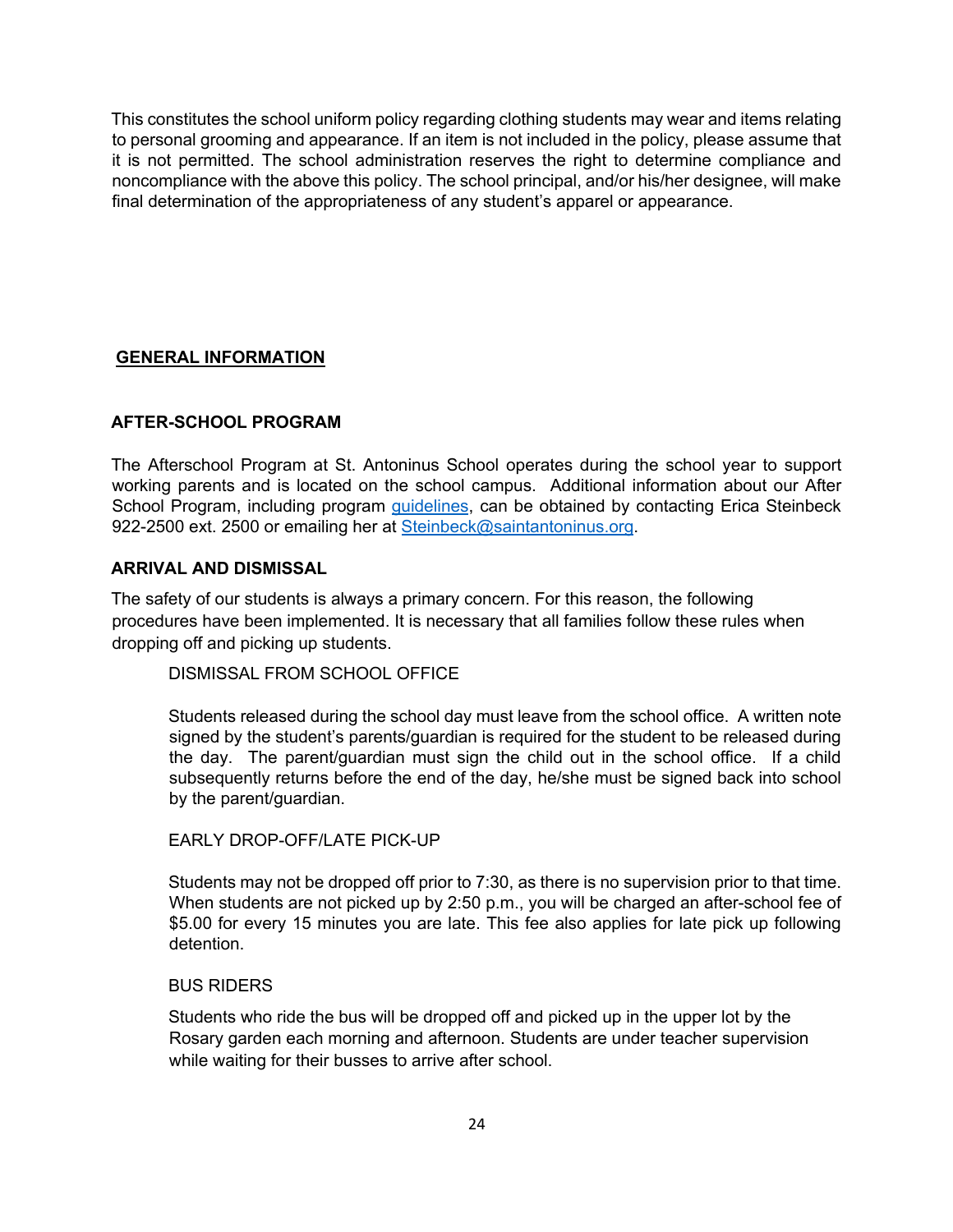# CAR RIDERS

# MORNING TRAFFIC PATTERNS

# **Kindergarten Morning Drop Off AND Pick Up Procedures:**

- Kindergarten follows the same procedure for arrival and dismissal.
- All Kindergarten cars will enter the driveway on the Linneman side (near the priest's garage)
- Pull down the driveway and pull into a parking spot in front of the Kindergarten classrooms (all the way down to the gym entrance).
- From here, your Kindergarten child can exit the car and walk straight into his/her classroom, or you may wish to accompany them into the classroom (possibly the first few days).
- Once your child is safely in the classroom you will pull out and exit the same driveway from which you came. At that point you can turn left onto Linneman, toward Cleves Warsaw, or right toward Julmar.
- This procedure will be exactly the same for pick up both 11:15 am pick up (morning only students) and 2:30 pm pick up (all day students).
- Students should be dropped off starting at 7:30 am.
- Afternoon Kindergarten pick up will be 2:15 pm at the gym entrance.

# **Morning Drop Off Procedures for grades 1-8:**

- All cars will enter through the northeast entrance off Julmar of the top lot and proceed down the hill to the lower lot.
- Cars will follow along the curb (next to the basketball hoops) straight ahead toward the building.
- Follow along the building until it comes time to unload your car. It will keep things flowing if the first car pulls up to about the midpoint of the building. All cars behind (to about just past the steps) should unload from the passenger side (front and back).
- For safety reasons, all students must exit the right side of their vehicles.
- Once all students are safely out and headed up the hill to the gym door (this is where students will enter) cars will continue around the outside of the playground (follow the lines that mark our "track").
- All cars will exit onto Sylved. From Sylved you can either turn left or right onto Julmar, or continue straight on Sylved.
- All students in grades 1-8 will wait in the gym, in designated areas under teacher supervision.
- Students may be dropped off starting at 7:30 am. There will be no adult supervision in the gym before 7:30 am.

# AFTERNOON TRAFFIC PATTERNS

# **Afternoon Pick Up Procedures for grades 1-8:**

• All cars will enter the lot the EXACT same way you did for morning drop off - All cars will enter through the northeast entrance off Julmar of the top lot and proceed down the hill to the lower lot.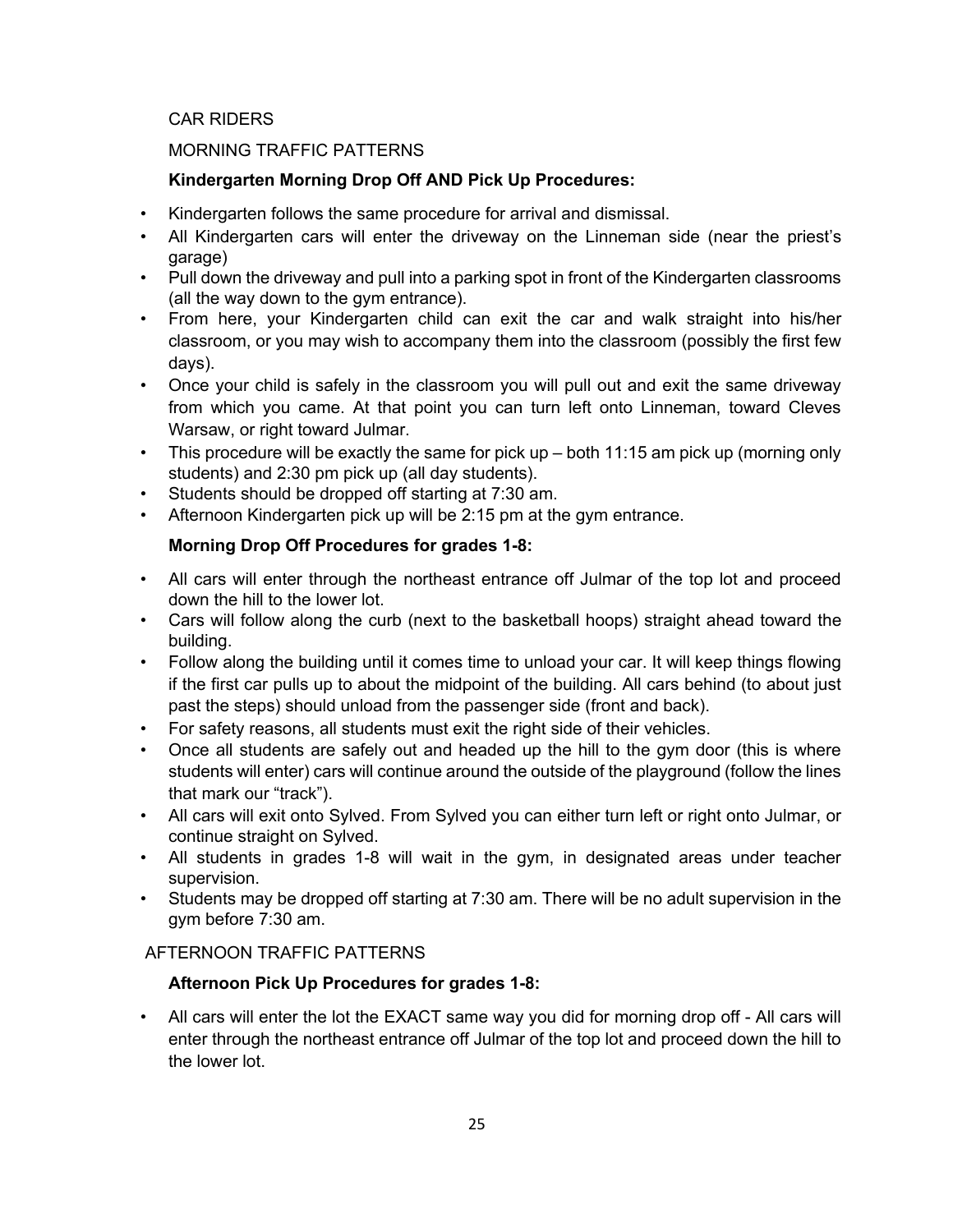• Upon reaching the lower lot cars will begin to line up FACING EAST (this is the direct opposite of how we faced last year – you will be facing the fence, thus facing the exit).

Students will exit the building and wait on the west side of the lot (behind the cars). Please leave a "path" along the blue painted line. This is where students will cross to find their cars. 8<sup>th</sup> grade Crossing Guards, as well as teachers, will be there to assist students.

- Once all students are safely in your car, you will pull straight ahead, making a left and exiting onto Sylved – again, the same way you exited in the morning.
- ALL students will be dismissed at the same time, starting at 2:30 pm. (grades 1-8)

### STUDENTS WHO WALK TO/FROM SCHOOL

Walkers are advised to use sidewalks and crosswalks wherever available. Walkers will be dismissed through the lower (northeast) door, or the back (southwest) door. Except for the time necessary to assemble siblings or neighborhood groups, walkers should proceed to home immediately. Parents must always be cautious regarding these pedestrians on or near school grounds.

# **ATHLETIC PROGRAM**

The St. Antoninus Athletic Association directs St. Antoninus' sport teams. They are responsible for sending out information about their programs. The following sports are part of their program: baseball, basketball, football, soccer, softball, volleyball, and golf. Students should have passing grades to play sports. Students who are suspended from school will also be suspended from athletics in congruence with the Athletic Booster Association By-Laws (Article X Section Participants).

#### **BIRTHDAYS/PARTIES**

Each student is recognized on his/her birthday. Students celebrating birthdays in the summer or when school is not in session may be recognized either at their half-birthday or in May. If your child is having a party outside of school, invitations may not be distributed through the school. Gifts should not be brought to school. Keep in mind the feelings of the children not included. When bringing birthday treats for the class, please check with the classroom teacher about any food allergies in the class.

#### **BUS TRANSPORTATION**

St. Antoninus School will comply with the Cincinnati Public and Oak Hills transportation policies with regards to bus service. Students from one school district may not ride the bus home with a student from another school district (i.e. someone from Cincinnati Public/First Student may not use an Oak Hills bus).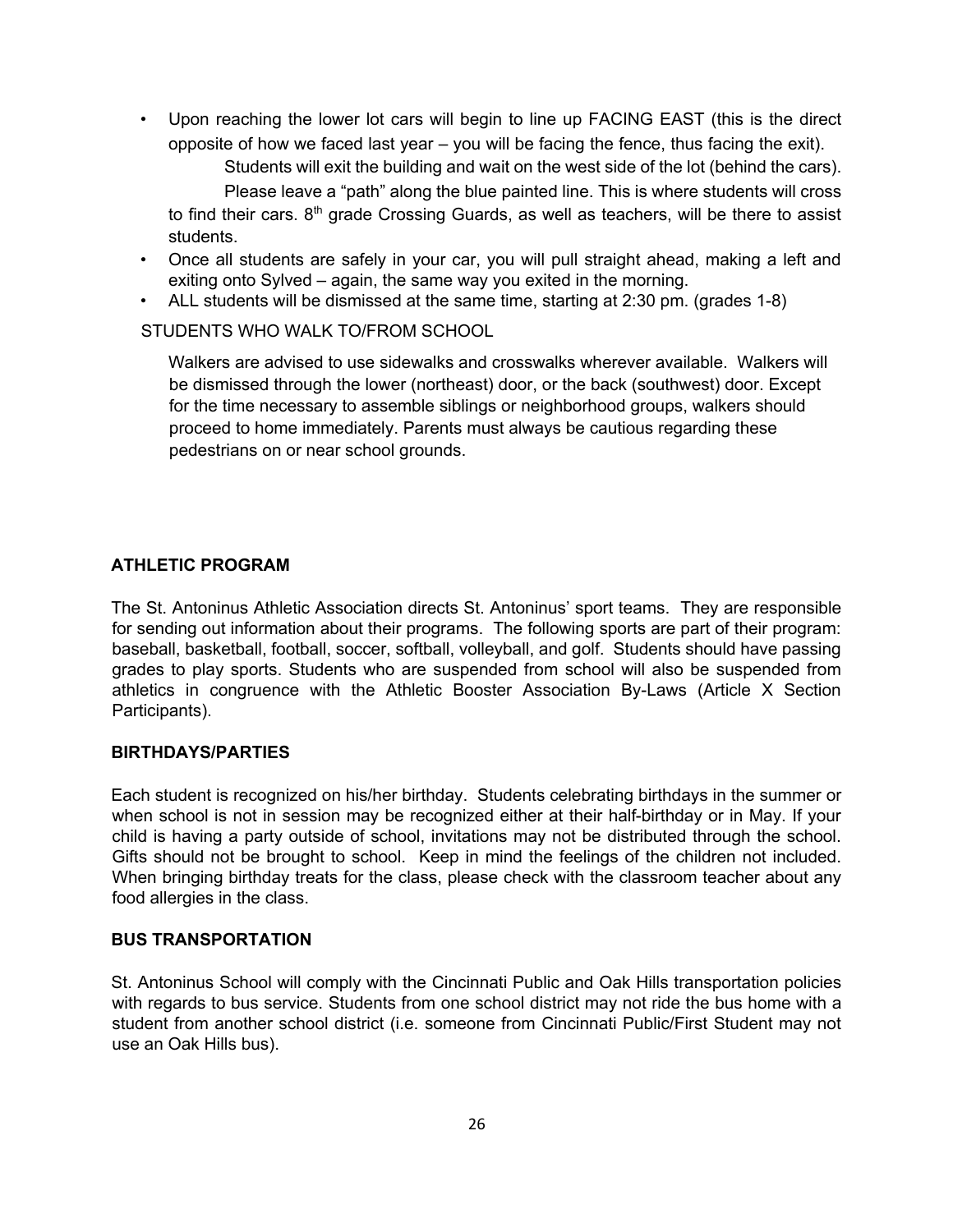Our primary concern with the buses is the safety of each student and the bus driver. It is very important that our students behave at all times on the bus. When students choose otherwise, everyone's life is endangered.

Bus stops are established at various locations throughout the district. Parents are responsible to see that their children arrive at the bus stop no more than five minutes before the scheduled pickup time.

Bus code of conduct

- 1. Students will be orderly during the loading and unloading of the bus.
- 2. Students will ride regularly assigned bus or have permission to ride another bus.
- 3. Students will not eat on, or litter, bus.
- 4. Students will be seated promptly and remain in seat while the bus is in motion.
- 5. Students will keep all belongings and body parts inside the bus.
- 6. Students will cross the street ten or more feet from the bus.
- 7. Students will behave in a respectful manner and keep hands and feet to themselves.
- 8. Students will use appropriate language and avoid fighting or use of drugs on the bus.
- 9. Students will talk in a conversational tone at all times, and be silent at RR crossings and other dangerous areas.
- 10. Students will not deface (write on, scratch into with sharp object) bus property.
- 11. Students will obey all rules posted by the bus district and the bus driver has full authority to enforce the above regulations.
- 12. Procedures and consequences for violations 'as established by the Cincinnati Public and Oak Hills public school districts' will be followed in handling student misconduct on the school bus.

Bus Conduct (Continued)

- **First violation**: warning letter
- **Second violation:** three-day suspension of bus privileges.
- **Third violation:** five day suspension of bus riding privileges
- **Fourth violation:** bus privilege may be suspended for ten days or for the remainder of the semester.

*Students who receive a bus misconduct slip will also receive disciplinary action according to the School Code of Conduct.* 

# **COMMUNICATION**

The best educational atmosphere is one in which parent, teacher, school, and church work as complements to one another. The commitment of the faculty and administration is to work in a constructive, professional manner for the education of our students.

Lines of communication between all members of our educational community need to be open and direct and operate best when handled swiftly and confidentially.

Educational issues should be addressed to the classroom teacher first, before approaching the principal.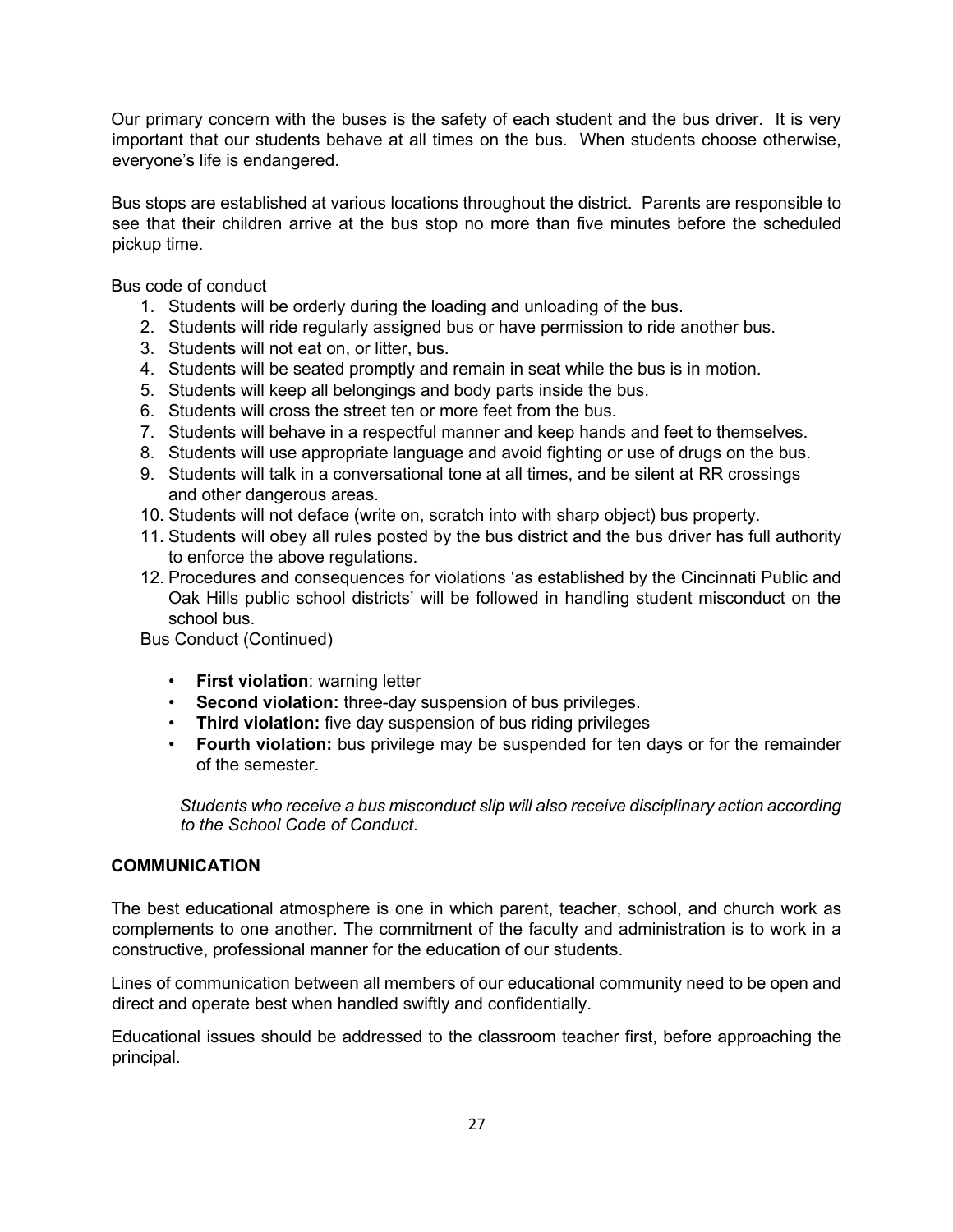Teachers can be available after school every day, if needed, to meet with parents. Parents are asked to schedule such appointments in advance. Teachers cannot interrupt their instruction time for spontaneous appointments. Parents are asked to write or phone the teacher through the school office for an appointment time. Email and voicemail to the teacher are also acceptable. Drop in visits are discouraged, and are much less productive, as the teacher and/or principal will not be able to give parents total attention, and complete information, without preparation.

Time is set aside in the fall for brief, formal Parent-Teacher Conferences. Parents are encouraged to schedule these conferences using the predetermined format prior to conferences.

# **EMERGENCY CLOSING OF SCHOOL**

The premise for all of us is that St. Antoninus School will be open for every school day. However, in case of inclement weather, St. Antoninus follows Oak Hills Local Schools. Parents can learn about school closing information through television and various social media outlets. We also contact families via the use of our school app & Facebook. **For this reason, it is imperative that the office has your current phone numbers.** We ask that parents patiently follow procedures and directives in order to insure students' safety. If the school is closed for any reason, other than weather, parents will be notified promptly.

# **WEATHER RELATED CLOSINGS & DELAYS**

#### **Oak Hills School District**

St. Antoninus Parish School follows the Oak Hills School District regarding weather related closings, delays and early dismissals. All major radio and television stations carry these announcements. Social Media outlets such as Twitter and Facebook will also have an announcement. Keep in mind that we have two independent bus systems servicing our students.

#### **Closings & Delays**

If Oak Hills Schools are closed, St. Antoninus Parish School is closed. If Oak Hills Schools are on a two-hour delay, St. Antoninus Parish School will open at 9:45 a.m. and dismiss at the usual time. Also, any delay means that there will be no morning kindergarten. With a delay, the bus system will operate on a delay, and will bring the students home at the usual time.

# **WEATHER RELATED CLOSINGS & DELAYS (cont.)**

#### **Cincinnati Public School Busses**

Cincinnati Public School (CPS) busses run on their own schedule. If CPS is closed, they will not transport students at all that day regardless of our being open or delayed. If CPS is on a delay, the bus system operates on that delay. The CPS busses will bring students home at the usual time.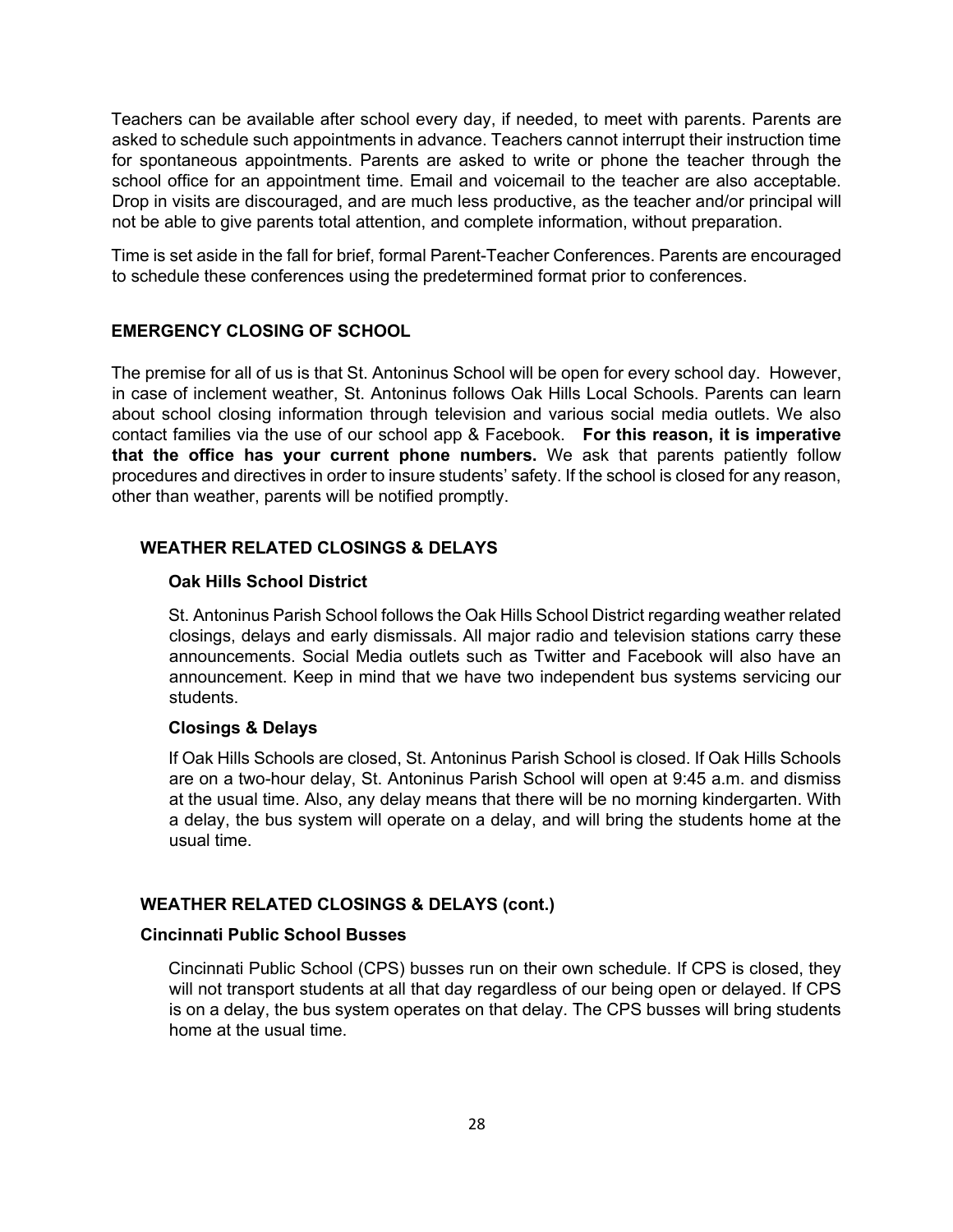# **EARLY DISMISSAL OF THE SCHOOL**

#### **Oak Hills School District**

St. Antoninus Parish School follows the Oak Hills School District regarding weather related closings, delays and early dismissals. All major radio and television stations carry these announcements. The school's website and voice mail will also have an announcement.

#### **Communication from School**

When school is dismissed early due to an emergency (bad weather), families may be notified via an email chain initiated by the school office. We will also utilize One Call Now to communicate to families.

#### **After School Care**

In these instances, there will be no after school childcare.

#### **Contingency Plan**

All parents are expected to have a contingency plan in place that will provide for the safe transportation and supervision of their children.

### **SCHOOL CRISIS MANAGEMENT AND CLOSING**

There are procedures in place in the event of fire, tornado, and school safety needs according to state law. In all of these cases, the safety of the students is our primary concern. If such an event should occur, students will not be released from school until it is deemed safe by the authorities to do so. At that time, there will be sign out procedures to follow. If a parent arrives during those times, they will be expected to shelter with the children. School officials are required to follow the directives of the on-site local authorities if such an incident should occur.

#### **FIELD TRIPS**

Field trips are used to expand or enlarge upon classroom instruction. Permission slips for field trips will be sent home to be signed by the parent/guardian and returned to the teacher. No student may go on a field trip without a signed permission slip. No phone permissions can be accepted.

#### **GENDER IDENTITY**

The Archdiocese of Cincinnati has specified the following policy regarding gender identity:

In Catholic schools, all curricular and extra-curricular activity is rooted in and consistent with, the principles of Catholic doctrine. Catholic schools:

• Support students with gender dysphoria by treating them with sensitivity, respect, mercy, and compassion.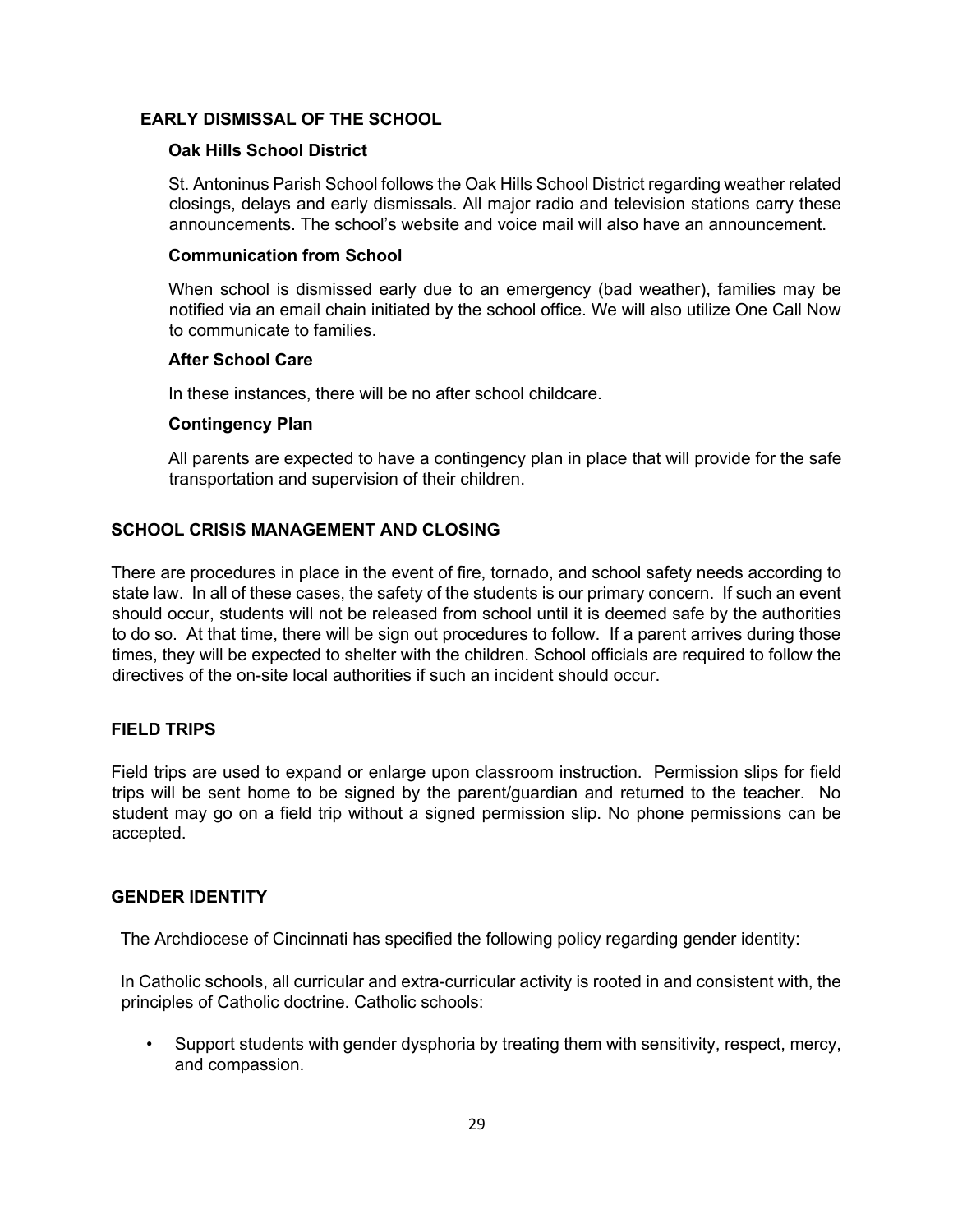- Require that participation on school teams be according to biological sex.
- Require that names and pronouns be in accordance with the person's biological sex.
- Designate Catholic sex education, uniforms and gender appropriate dress, bathrooms, locker rooms, showers, and sleeping accommodations on trips according to biological sex.
- Maintain names in school records according to the student's biological sex.
- Provide reasonable accommodation to a private bathroom for use by any student who desires increased privacy.
- In case of a specific request, consider in a compassionate way, on a case-by-case basis, the physical and psychological needs of a student based on the following questions:
	- i. What is the specific request of the student and/or parents?
	- ii. Is the request in keeping with the teaching of the Catholic Church?
	- iii. Is the school reasonably able to accommodate the request?

# **HANDOUTS**

The principal must first approve any printed material distributed through the students. When bringing material to hand out, it should be pre-counted in groups of 30. We will send all notices home on Mondays via email or paper copy. The youngest students will receive an envelope with notices for the week. The envelope should be returned the next day. In the interest of remaining environmentally friendly, material will be sent by email whenever possible.

# **HEALTH ROOM**

The Health Room is staffed daily by a Registered Nurse. The School Nurse performs vision, hearing, and scoliosis screenings throughout the year.

# **LUNCH**

All students in grades K-8 must pack a lunch. Hot lunches may be available on Fridays.

Students may be dismissed to go home for lunch. A signed and dated note from a parent is required. The note will be kept on file in the school office. Students must sign out/sign in at the school office if leaving the premises for lunch.

# **MEDICAL FORMS**

Emergency medical forms are sent home with the students on the first day of school. These forms must be completed and returned to school the following day. Throughout the year, any changes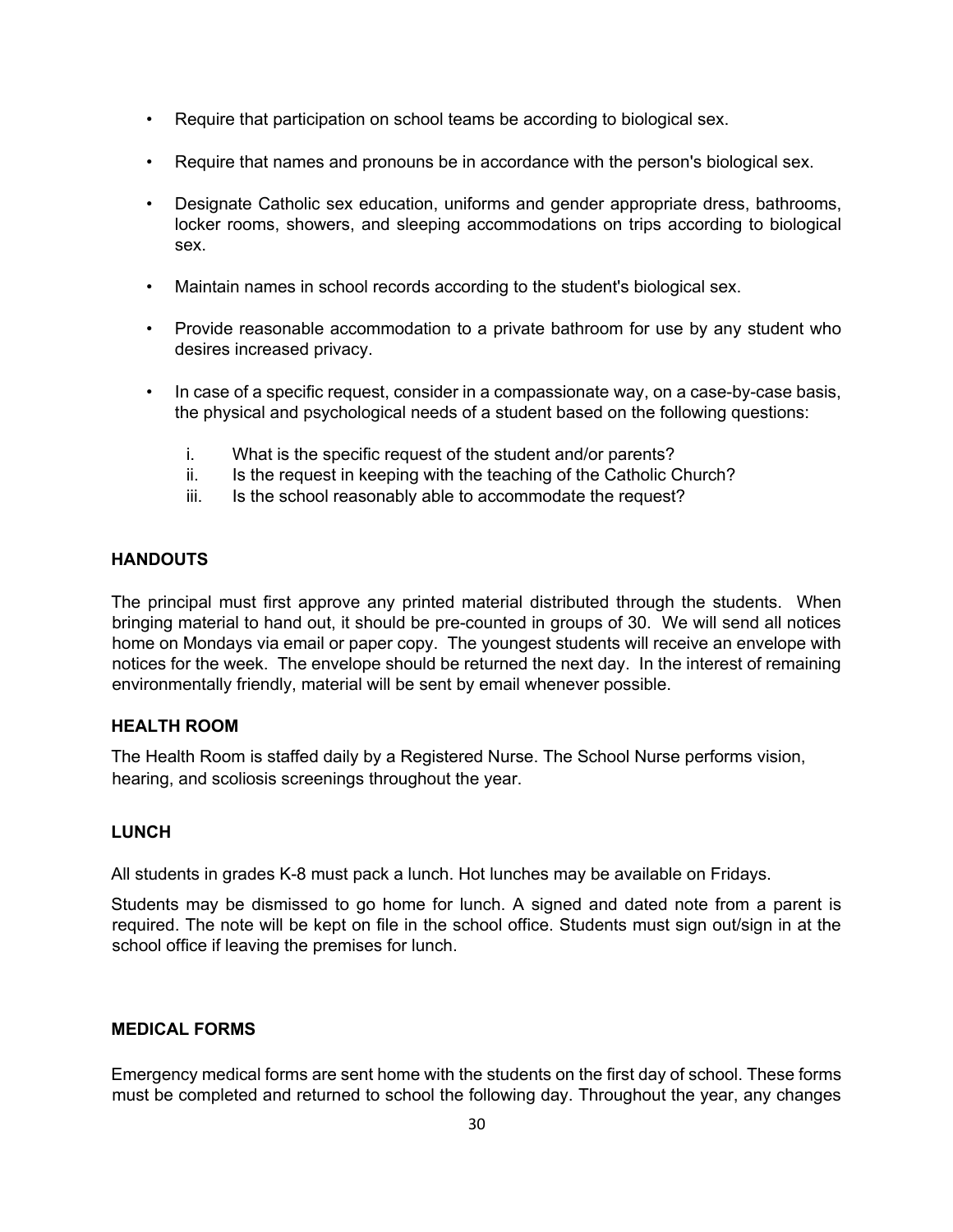in the information contained on the form must be reported immediately to the school office and Health Room. **Dispensation of prescription medications cannot take place at school without an authorization form signed by a parent and physician.** These authorization forms can be obtained in the Health Room or the school office. School personnel cannot administer medication for which no form is on file. A parent may come to school and personally administer the medication.

The Archdiocese of Cincinnati has secured Student Accident Insurance. Claims will be administered by BMI Benefits. Copies of the BMI claim form, claim form instruction sheet and brochure describing the program and frequently asked questions will be provided to each school family. This insurance is intended to cover costs not covered by your primary health insurance carrier. You are eligible to file a claim for accidents involving your child that occurred during a school-related activity. Part IA of the claim form must be completed and signed by the school. All other sections must be completed by the parent/guardian. You must attach copies of your primary carrier's explanation of benefits (EOB) and all itemized medical bills. The itemized medical bills should show the ICD-9 and CPT codes for the services provided, as well as other necessary information for insurance processing. Submit the completed claim form, itemized bills and primary insurance explanation of benefits to BMI Benefits, L.L.C. via mail or fax: Fax 732-583-9610, Mail P O Box 511, Matawan, NJ 07747, Phone 1-800-445-3126.

# **MEDICATION AT SCHOOL**

The school nurse, or designated school personnel, will administer medication (prescription and over the counter) only if **both** the physician's and parent's portions of the Request for Administration of Medicine form are completed and signed by the physician and parent respectively. A note from the student's parent/guardian or verbal permission is not sufficient for school personnel to administer medication. Giving medicine without the above permissions could be interpreted as practicing medicine and is prohibited by law.

Medication sent to the school with the completed form must be in its original container and have an affixed label indicating the student's name, name of the medication, dosage, route of administration and times of administration. Medication needs to be brought to the office in the original bottle by the parent/guardian. The child should not carry medication back and forth to school. It is the student's responsibility to go to the health room at the correct time to receive his/her medication.

The student's parent/guardian must bring both the signed request form and the medication to the school office. **No medicine (Prescription or over-the-counter) may be kept by the student in their desk, school bag, lunch box or on his/her person.** Students are allowed to self administer cough drops.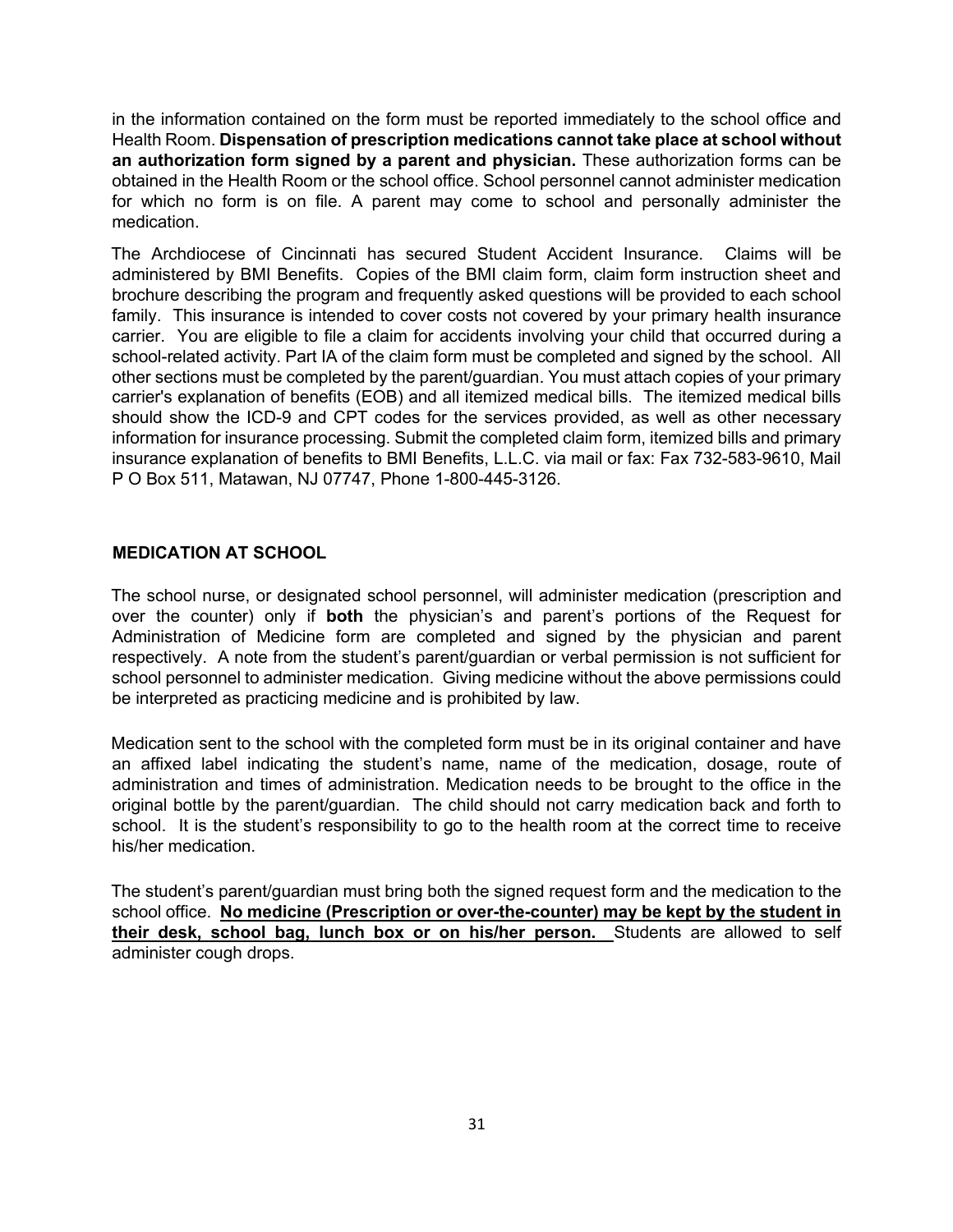#### **MEDICAL MARIJUANA**

The Archdiocese and St. Antoninus School, maintain a policy of zero tolerance for students' use of marijuana, in particular due to its continued criminalization under federal law. Therefore, any student who uses, possesses, sells, distributes, purchases, or is under the influence of marijuana may be subject to discipline, up to and including expulsion. For purposes of clarity, this policy applies in all respects and with equal force regardless of whether a student holds a prescription or recommendation from a health care provider and regardless of a student's status as a medical marijuana cardholder under Chapter 3796 of the Ohio Revised Code. A positive drug test for marijuana will be treated the same as a positive test for any other illegal or controlled substance.

# **MEDICAL REQUIREMENTS FOR ADMISSION**

According to Ohio Law, The following information will be required before entering school:

- 1. Proof of immunization (basic requirements in accordance with Ohio State Law 33313671.) a. Diphtheria, Tetanus, Pertussis (DTP) vaccine – minimum of four doses. It is recommended that one dose be administered after the fourth birthday. If the third dose is given after six years of age, the fourth dose is not required. Starting in 2010, one dose of Tdap or TD vaccine must be administered prior to  $7<sup>th</sup>$  grade entry.
	- b. Oral Polio Vaccine (OPV) minimum of four doses required.
	- c. MMR (Measles, Mumps, Rubella) vaccine two doses; one given on or after first birthday, 2<sup>nd</sup> dose at least 28 days after dose 1.
	- d. Hepatitis B vaccine three doses;  $2^{nd}$  dose at least 28 days after first dose. The third dose must be given at least 16 weeks after the first and 8 weeks after the second dose.
	- e. Varicella (chicken pox) vaccine one dose on or after the 1<sup>st</sup> birthday; K&1 two doses.

Each dose of vaccine should be denoted by complete month, day and year. Students should furnish proof of immunization prior to entry to St. Antoninus School. If the student has not submitted evidence that he/she is in compliance with the State School Immunization Law, the pupil will be excluded from school until the evidence is submitted.

- 2. TB Skin Test all new school entries and transfer students from outside Hamilton County must have a Tuberculin Skin Test.
- 3. Medical examination by a physician and a dental examination by a dentist must be conducted within the year prior to enrollment.

# **NON-CUSTODIAL PARENTS**

The responsibility for each child rests with the court designated custodial parent. This school will make every effort to support the parent in carrying out his/her responsibility. At the time of registration, or at the time of divorce, court papers showing proof of custody must be presented.

The non-custodial parent also has some inherent rights in regard to the child unless there is a specific court order limiting these rights. Upon written request from the non-custodial parent for access to records, we will check with the custodial parent to determine that there are no court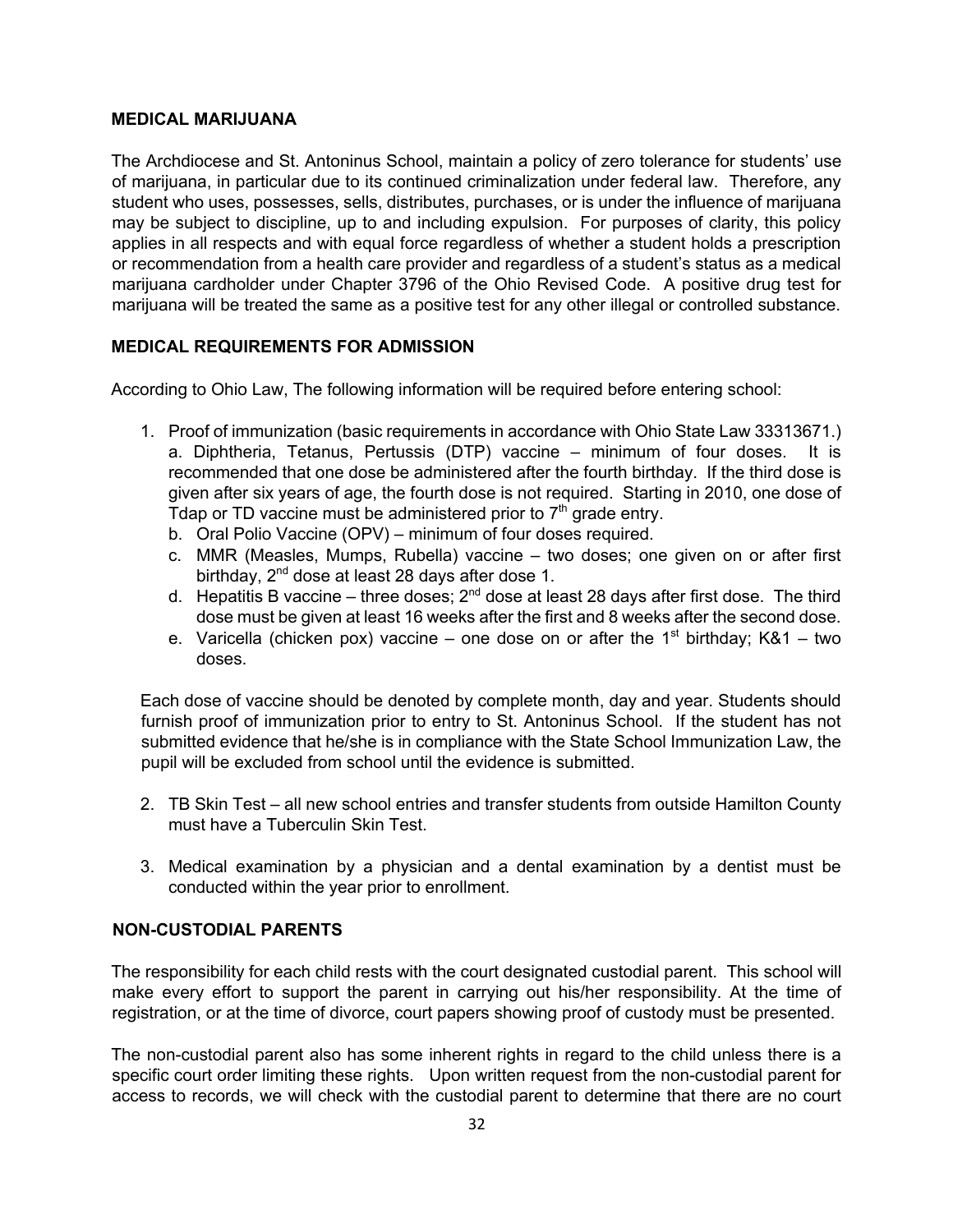limitations to the request. Any court orders limiting the rights of the non-custodial parent must be part of their school file.

*Conferences: It is the responsibility of the custodial parent to make all educational decisions pertaining to the child. It is the responsibility of the school, therefore to schedule conferences at the convenience of the custodial parent. It is not the responsibility of the school to schedule dual conferences. Wherever possible in the case of joint custody, both parents should attend the same conference.*

#### **NON-DISCRIMINATORY POLICY**

Saint Antoninus School admits students of any sex, race, color, national and ethnic origin to all rights and privileges, programs and activities generally accorded or made available to members of our parish. It does not discriminate on the basis of sex, race, color, national and ethnic origin in administration of educational policies, admission policies, and other school administered programs, and in hiring teachers.

# **PARENT-TEACHER ORGANIZATION**

All St. Antoninus School families are automatically a part of the PTO. This organization is a vital link of communication between home and school and supports the school in many ways. Parents and teachers are encouraged to attend PTO meetings throughout the school year. Parents are welcomed and encouraged to actively support our school.

# **SCHOOL HOURS**

Our school hours for grades one through eight are 7:50-2:30 Monday through Friday. Morning kindergarten dismisses at 11:15 a.m. and all day kindergarten dismisses at 2:15 p.m. In order to maintain a safe environment for students and staff, the school buildings will be locked until 7:30. Students should not arrive before that time, unless they arrive on a school bus, because supervision of students is not possible. Students arriving after 7:50 a.m., unless arriving on a late bus, will be marked tardy. The school buildings will be locked from 8:00 until dismissal as needed. Parents coming to the school during these hours should enter the main building by use of the buzzer. Parents and volunteers must sign in at the office.

# **VOLUNTEERS**

Volunteers are essential to the well-being of our school programs. We welcome parent and grandparent volunteers on a variety of special occasions. When coming to school, please report to the office, sign in and receive a visitor badge to wear while in the school. Volunteers must have completed the VIRTUS "Protecting God's Children" live training session, an electronic (on-line) background check through Selection.com and remain current with the monthly VIRTUS training bulletins It is expected that parents follow the guidelines set forth according to the Decree on Child Protection at any time they are volunteering with our children. Additional details are available accessing the Decree on Child Protection.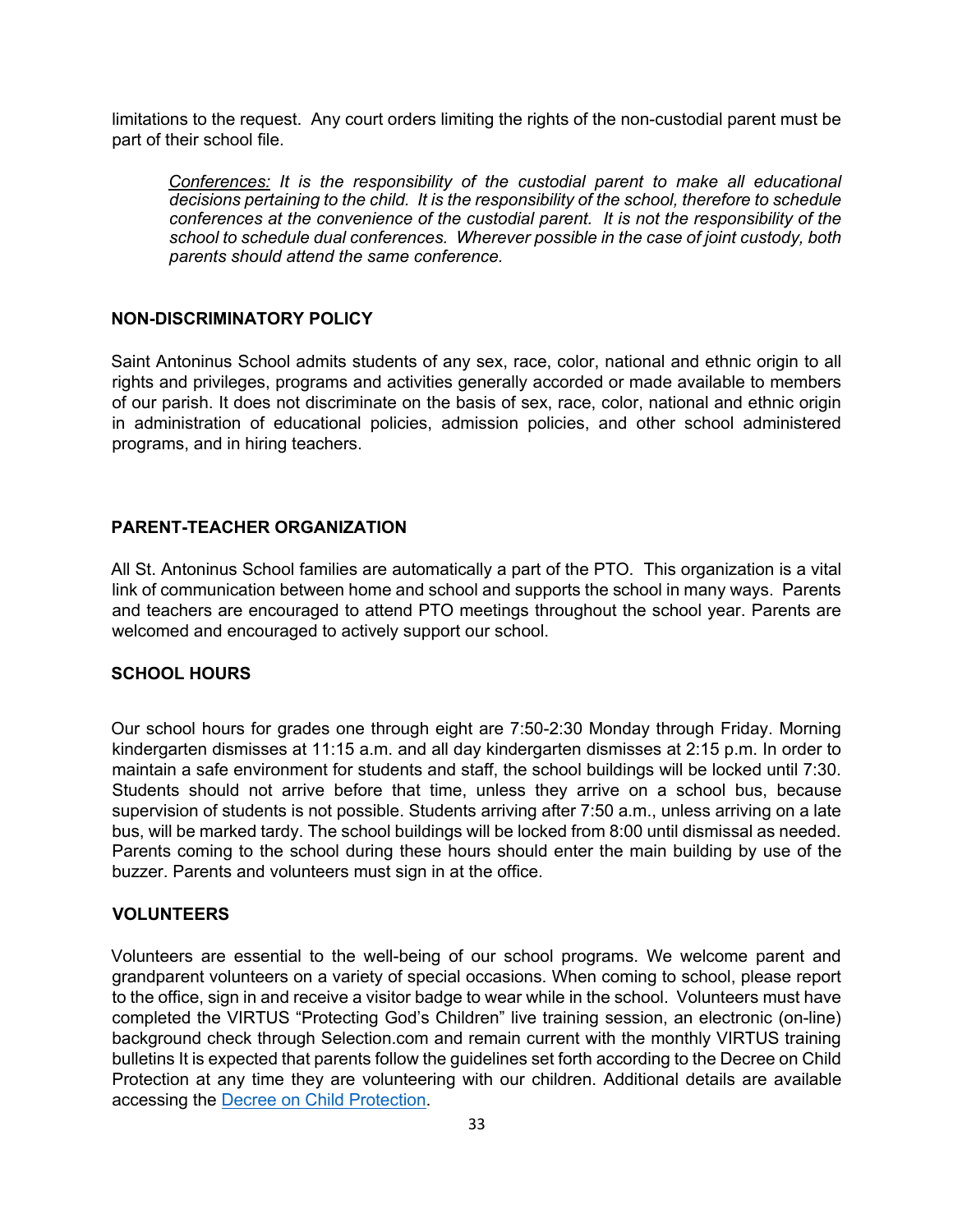#### **WITHDRAWALS**

Any family withdrawing a child from St. Antoninus School must inform the school office promptly in writing. This allows the office to notify teachers and the business office. *Tuition must be paid according to the "Withdrawal of Students Policy" stated in the Tuition Section of the*  **Student Handbook.** Before any records can be released by St. Antoninus School, a signed (by the parent/guardian) record release form from the new school must be received by the office. All pertinent records, including health records, will be released. If there are extenuating circumstances, for example, tuition is still owed, only health records will be released, until the matter has been resolved. In such matters, the decision of the principal is final.

Changing schools can have a serious impact on a child's academic and social progress. It is hoped that before parents come to a decision to remove a child from the school, they have been in discussion with the teachers and the administration and have explored a variety of options.

### **CONCLUSION**

Children are our special gift from God. They are our greatest responsibility and our greatest contribution to the future of the world. Parents, faculty and staff have an immense responsibility to these children and to God. At St. Antoninus School, we believe that this responsibility can best be fulfilled by working closely together as a team to achieve our goal of establishing a Catholic community of believers.

Most parents find a level of involvement with the school which makes them comfortable. Very few parents are comfortable if they have no involvement at all. It is the hope of the faculty and staff of St. Antoninus School that the years spent associated with St. Antoninus School will enrich your lives and result in growth in faith for all of us.

#### **COVID-19 ACKNOWLEDGEMENT OF RISKS**

According to the Centers for Disease Control and Prevention (CDC), the COVID-19 vaccination is recommended for everyone 12 years and older. Over the past year, a significant number of Ohioans have received the vaccination. COVID-19 infection rates have fallen, and indoor and outdoor mask mandates, as well as related social distancing restrictions, have been lifted in many settings.

St. Antoninus School plans to conduct in-person learning at all times deemed safe, athletics and extracurricular activities with spectators. In doing so, St. Antoninus School will evaluate and consider the health and safety guidelines recommended by the CDC and the local health department.

Despite the progress made in combatting COVID-19, we, the undersigned parent(s) and student, acknowledge and agree that, as a student at St. Antoninus School and as parent(s) of that student, entering in the school or being on the premises, having personal contact with teachers,